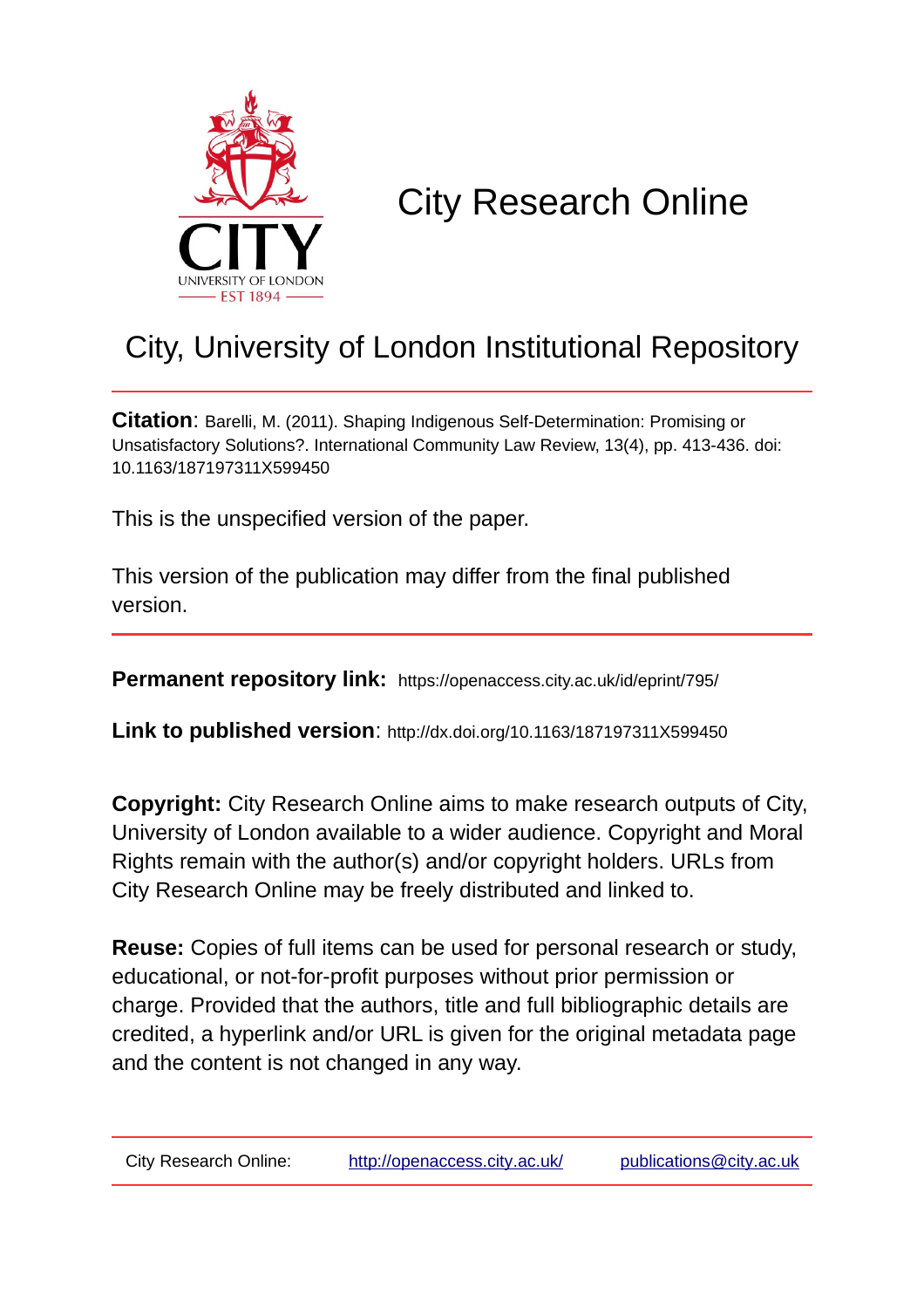## **Shaping Indigenous Self-Determination: Promising or Unsatisfactory Solutions?**

*Mauro Barelli* 

The City Law School, City University (London)

*International Community Law Review, Vol. 13, No. 4, pp. 413-436, 2011 [this is a pre-print version of the above article]*

#### **1. Introduction**

The right of self-determination of peoples has been described as 'perhaps the most controversial and contested of the many controversial and contested terms in the vocabulary of international law.<sup>1</sup> The difficulties in determining the exact meaning of self-determination, as well as promoting a coherent implementation thereof, stem from the combination of two elements: first, a certain ambiguity in the way international legal instruments have articulated this right, $<sup>2</sup>$  and, secondly, the fact that</sup> political and moral considerations crucially influence its realisation.<sup>3</sup>

Against this unsettled background, the self-determination claims of subnational groups have become particularly problematic for both the States concerned and the international community.<sup>4</sup> It should be recalled that, during the process of decolonization, self-determination was generally equated with independence. More precisely, it was understood as the right of peoples of non-self-governing territories and peoples subject to alien subjugation, domination and exploitation to create their

 $\frac{1}{1}$  James Crawford, "The Right of Self-Determination in International Law: Its Development and Future", in Philip Alston (ed.), *Peoples' Rights* (2000) p. 7.

For general discussions of self-determination, see Antonio Cassese*, Self-Determination of Peoples: A Legal Reappraisal* (1995), and James Summers, *Peoples and International Law: How the Right of Self-Determination and Nationalism Shape a Contemporary Law of Nations* (2007).

On this point, see, among others, Allen Buchanan, *Justice, Legitimacy, and Self-Determination: Moral Foundations for International Law* (2004), pp. 332-400; Richard Falk, *Human Rights Horizons: The Pursuit of Justice in a Globalizing World* (2000) pp. 98-125; Hurst Hannum, *Autonomy, Sovereignty, and Self-Determination: The Accommodation of Conflicting Rights* (1990); Yash Ghai (ed.) *Autonomy and Ethnicity: Negotiating Competing Claims in Multi-ethnic States* (2000); Wolfgang Danspeckgruber, "Self-Determination, Self-Governance, and Security", 15 *International Relations*   $(2000)$  pp. 11-21.

The term 'sub-national groups' is used to refer to national/ethnic, religious and linguistic groups who live within the border of a State and claim to be a 'people' for the purposes of self-determination. Crucially, the question of who is a 'people' has never found a definitive answer under international law. See, for example, Reference re Secession of Quebec, Supreme Court of Canada, [1998] 1 SCR 217, para. 123. For a discussion of the meaning of the term 'people', see the UNESCO report produced, in 1989, by an international meeting of experts. SHS-89/CONF.602/7.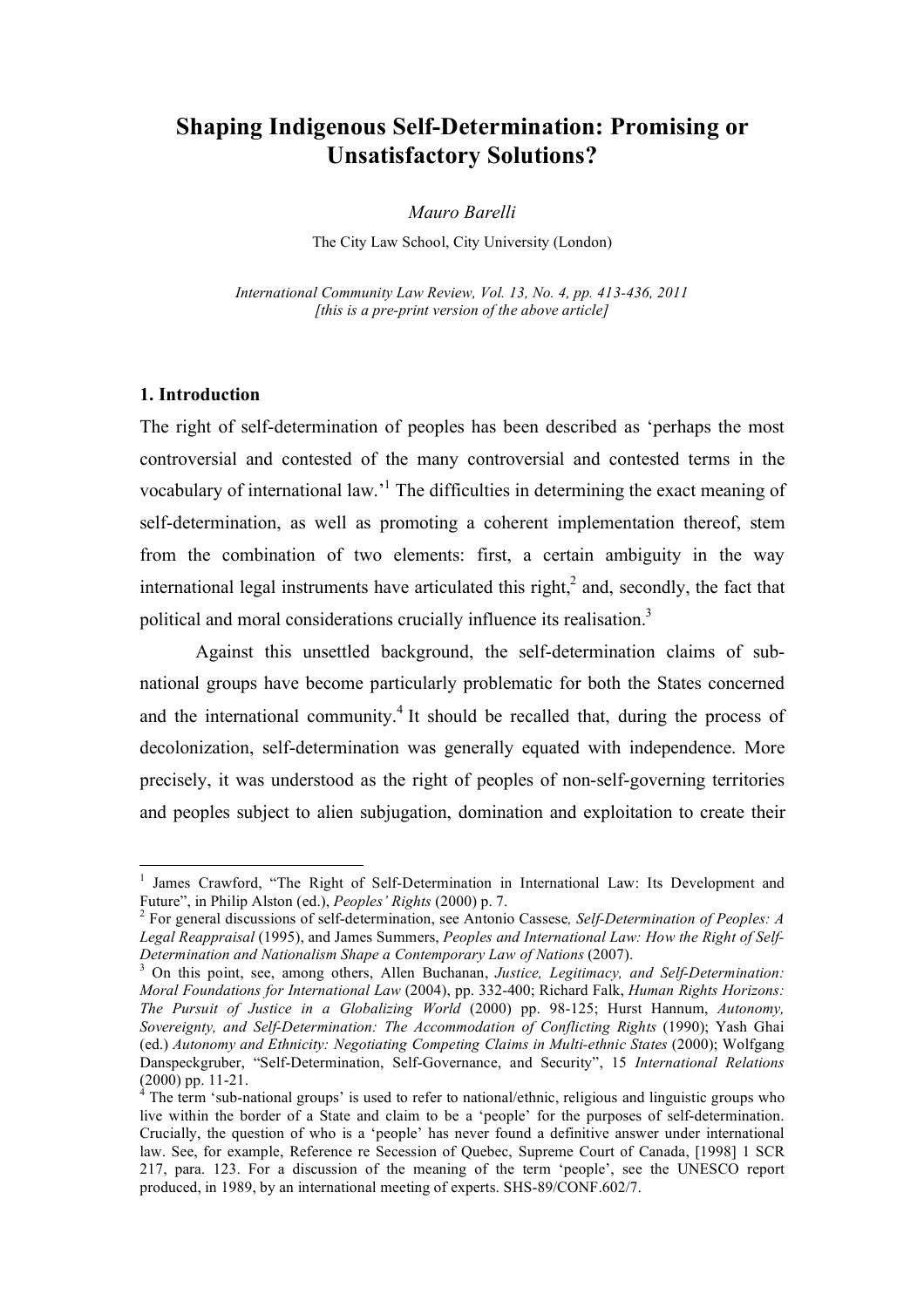own State.<sup>5</sup> Crucially, the 'whole peoples', and not segments thereof, were entitled to exercise this right. With the end of colonization, however, self-determination began to acquire a different meaning. Recognizing the continuing character of the right, instruments such as the International Covenant on Civil and Political Rights (ICCPR) gradually extended the applicability of self-determination to *all* peoples.<sup>6</sup> This led to the modern distinction between the internal and external aspects of self-determination, which, as a consequence, has ceased to be linked *exclusively* to the idea of independence.<sup>7</sup> In this new context, the recognition of sub-national groups as beneficiaries of the right of (internal) self-determination has been increasingly supported both by academics $\delta$  and judicial and quasi-judicial bodies.<sup>9</sup> According to this view, sub-national groups should have the right to freely pursue 'their political, economic, social and cultural development *within the framework of an existing State*.<sup>'10</sup> The majority of States, however, have been rather cautious in endorsing this view, fearing that secessionist groups living within their borders would understand this self-determination in accordance with the 'secessionist overtones'11 typical of the decolonisation period. Not surprisingly, international legal instruments have thus far refrained form expressly recognising a right of (internal) self-determination to segments of a population, indicating that the validity of sub-national groups' claims

<sup>&</sup>lt;sup>5</sup> Accordance with International Law of the Unilateral Declaration of Independence in respect of Kosovo (Kosovo Opinion), International Court of Justice, Advisory Opinion of 22 July 2010, para. 79. See, in particular, Declaration on the Granting of Independence to Colonial Countries and Peoples, GA Resolution 1514 (XV), 14 December 1960. It should be noted, however, that independence was only one of the available options for the peoples concerned. See, Principles which Should Guide Members in Determining Whether or Not an Obligation Exists to Transmit the Information Called for under Article 73(e) of the Charter, Annex, Principle VI, GA Resolution 1541 (XV), 15 December 1960.

Antonio Cassese, *supra* note 2, pp. 59-62. <sup>7</sup>

 $^7$  Ibid., pp. 52-65.

For example, Robert McCorquodale, "Self-Determination: A Human Rights Approach", 43 *International and Comparative Law Quarterly* (1994) pp. 857-885; Rosalyn Higgins, *Problems and Process: International Law and How We Use It* (1995) pp. 121-128; Thomas Musgrave, *Self-Determination and National Minorities* (2000) pp. 188-199 and 258; Allen Buchanan, *supra* note 3, pp. 332-400; Antonio Cassese, *supra* note 2, pp. 348-359; Gaetano Pentassuglia, "State Sovereignty, Minorities and Self-Determination: A Comprehensive Legal View", 9 *International Journal on Minority and Group Rights* (2002) pp. 303-324.

<sup>&</sup>lt;sup>9</sup> See, for example, General Comment No. 12: The right to Self-determination of Peoples (13 March 1984); Katangese Peoples' Congress v. Zaire, African Commission on Human and Peoples' Rights, Comm. No. 75/92 (1995); General Recommendation No. 21: Right of Self-Determination (23 August 1996), Committee on the Elimination of All Forms of Racial Discrimination, available at http://www2.ohchr.org/english/bodies/cerd/comments.htm; Reference re Secession of Quebec, Supreme Court of Canada, [1998] 1 SCR 217.

<sup>&</sup>lt;sup>10</sup> Emphasis mine. Reference re Secession of Quebec, Supreme Court of Canada, [1998] 1 SCR 217, para. 126.

<sup>11</sup> Thomas Franck, "The Emerging Right to Democratic Governance", 86 *American Journal of International Law* (1992) p. 54.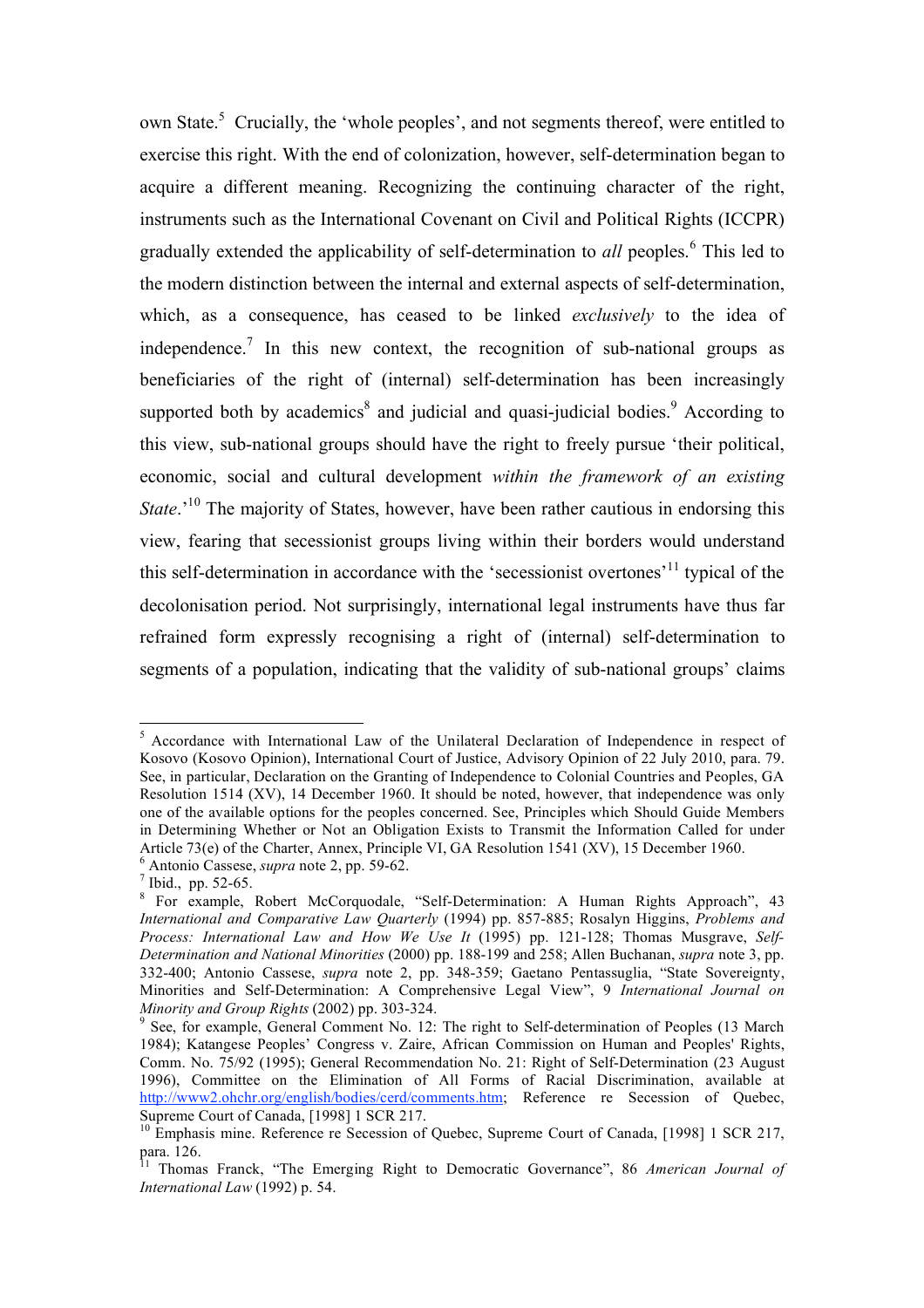for this right remains relatively uncertain under current international law.

A related, and, perhaps, more controversial issue, is that of remedial secession. International law does not recognise a right to independence to sub-national groups. If, however, one accepts that these groups have the right to internal selfdetermination, what would happen if they fell victim of serious injustices such as, for example, the systematic violation of their basic human rights? According to some authors, in such extreme circumstances these groups should be entitled to a right to independence as a last resort.<sup>12</sup> From a moral perspective, this would arguably represent the most sensible solution. In practical terms, however, this means that some secessionist claims could still be ultimately validated, in violation of the principle of territorial integrity jealously protected by both States and the international community. Not surprisingly, there is no evidence of clear support for this right under international law. On the one hand, States have different views on this critical issue,  $13$ often succumbing to realpolitik when dealing with remedial secession claims;  $14$  on the other hand, no international legal document has thus far expressly referred to the existence of this right.

Against this background, it has been argued that the adoption of the 2007 UN Declaration on the Rights of Indigenous Peoples (UNDRIP or the Declaration) constituted a major development in the international law of self-determination.<sup>15</sup> The key provision of the UNDRIP concerning self-determination is found in Article 3, which affirms that:

'indigenous peoples have the right to self-determination. By virtue of that right they freely determine their political status and freely pursue their economic, social and cultural development.'

<sup>&</sup>lt;sup>12</sup> For example, Robert McCorquodale, Thomas Musgrave, and Allen Buchanan, *supra* note 8; Antonio Cassese, *supra* note 2, pp. 359-362

<sup>&</sup>lt;sup>13</sup> Kosovo Opinion, *supra* note 5, para. 82.<br><sup>14</sup> See, Christopher Borgen, "The Language and the Practice of Politics: Great Powers and the Rhetoric of Self-Determination in the Cases of Kosovo and South Ossetia", 10 *Chicago Journal of International Law* (2009) pp. 1-33; Richard Falk, "The Kosovo Advisory Opinion: Conflict Resolution and Precedent", 105 *American Journal of International Law* (2011) pp. 50-59.

<sup>&</sup>lt;sup>15</sup> Ouane, for one, has recently commented that 'the Declaration may represent one of the most significant stages in the development of the right to self-determination since decolonisation.' Helen Quane, "New Directions for Self-Determination and Participatory Rights?", in Stephen Allen and Alexandra Xanthaki (eds.) *Reflections on the UN Declaration on the Rights of Indigenous Peoples*  (2011) p. 260.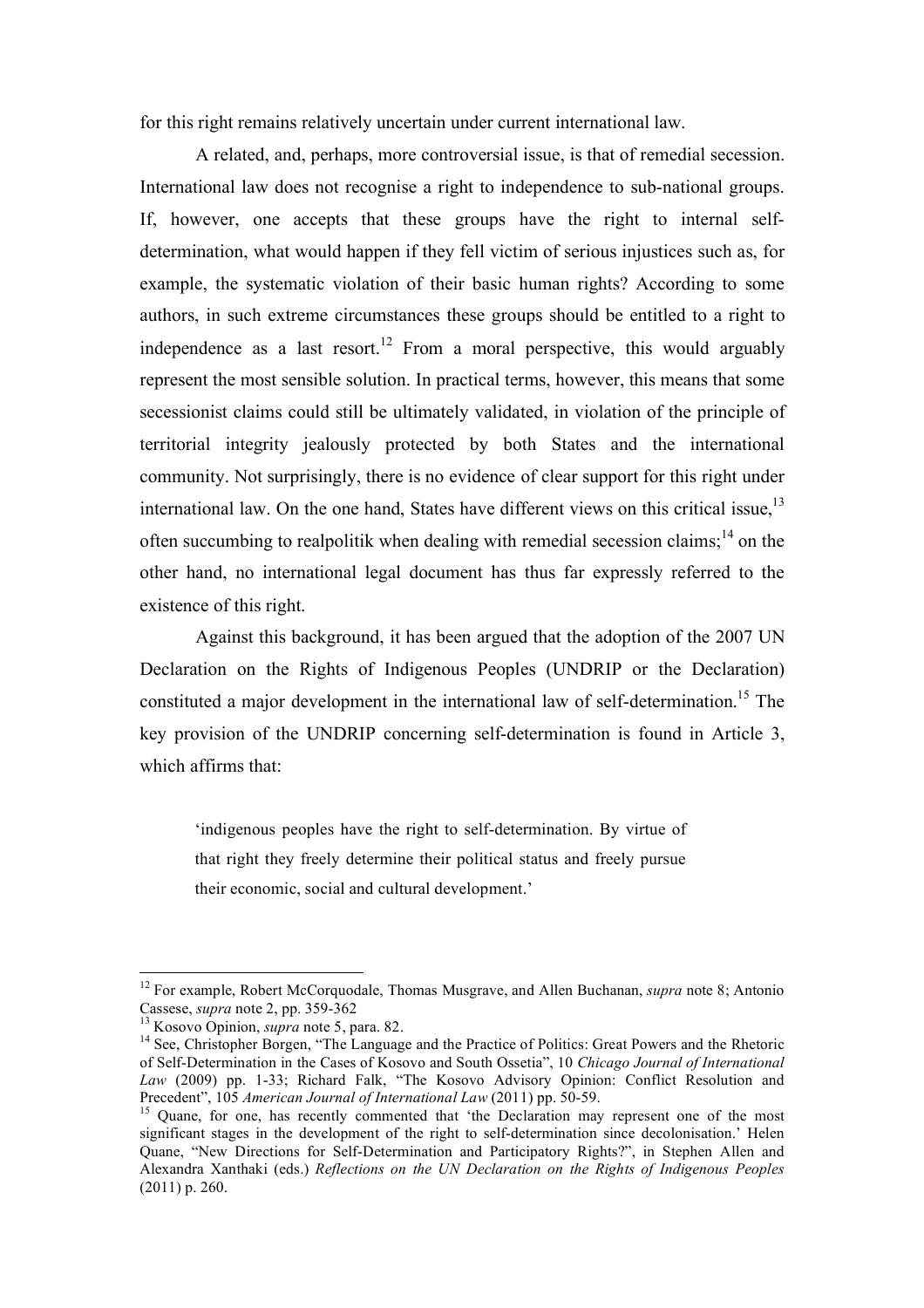This is a straightforward endorsement of the right of self-determination for indigenous peoples. Against the uncertainties that surround the scope of self-determination under international law, it becomes important to determine the exact meaning and implications of this provision. Does it confer on indigenous peoples a full right of self-determination, including a right to secession, or, at least, to remedial secession? Or does it simply refer to a right of 'internal' self-determination? And, in the latter case, what would this practically mean for indigenous peoples?

This article will seek to answer the above questions by examining the drafting history of Article 3 of the UNDRIP and positioning it within the (broader) normative context of the Declaration. The next two sections will examine the different ways in which indigenous peoples and States approached the question of self-determination during the negotiation process. In doing so, they will discuss whether the UNDRIP is compatible with an expansive reading of self-determination which would also include a right to secession. Section four, instead, will focus specifically on remedial secession, seeking to assess the UNDRIP's overall position on this contentious issue. After that, section five will explore the actual meaning of the indigenous right to selfdetermination, highlighting its 'internal' character and strong relationship with participatory rights. Finally, section six will seek to draw some final conclusions on the potential and limits of this understanding of self-determination for indigenous peoples.

## **2. The Right of Self-Determination in the 1993 UN Draft Declaration on the Rights of Indigenous Peoples**

Despite the predictable difficulties in obtaining an express recognition of the right of self-determination, the indigenous peoples' representatives who took part in the negotiations on the UNDRIP were not prepared to accept any compromise on this particular issue. Indeed, that self-determination was central to their claims became clear since the very beginning of the drafting process, which was initiated in the mid 1980s by the UN Working Group on Indigenous Populations (WGIP).<sup>16</sup> As soon as the WGIP commenced considering the content of a declaration on indigenous rights, a

<sup>&</sup>lt;sup>16</sup> The WGIP was a subsidiary body of the (then) Sub-Commission on Prevention of Discrimination and Protection of Minorities. It was established pursuant UN Economic and Social Council Resolution 1982/34 of 7 May 1982.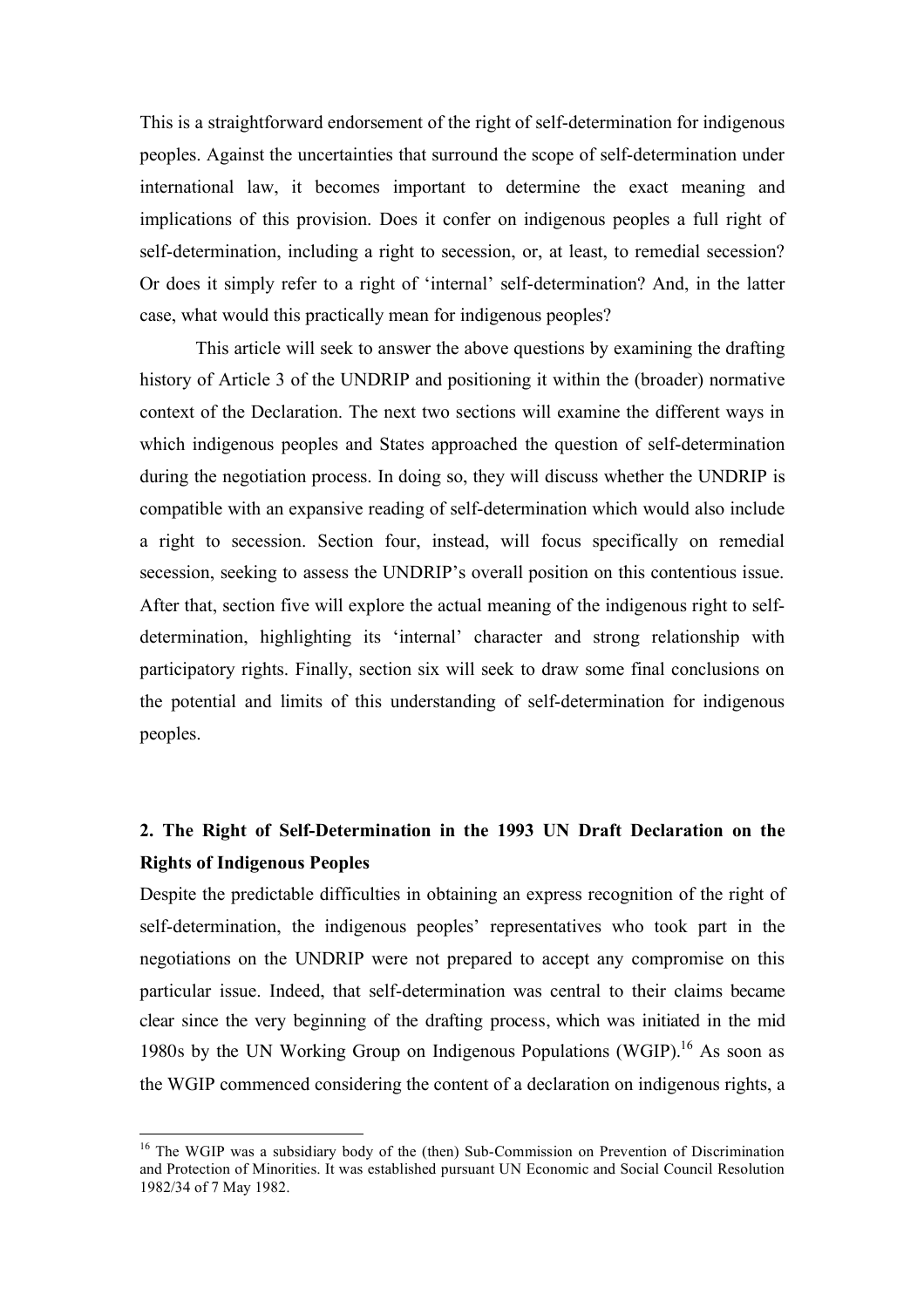number of indigenous organizations submitted two declarations of principles that, in their view, should constitute the basis for future discussions.<sup>17</sup> Crucially, both declarations expressly affirmed, in their initial paragraphs, that indigenous peoples had the right of self-determination. The message for governmental delegates sitting at the negotiating table was clear: self-determination was the central pillar upon which the Declaration should be constructed, and could not be restricted in any meaningful way. This was so because for indigenous peoples any limitation to this right would amount to an infringement of the principle of equality. More precisely, to qualify the indigenous right of self-determination would be tantamount to creating two distinct rights of self-determination for two different kinds of peoples: all peoples, on the one hand, and indigenous peoples, on the other.

The members of the WGIP did their best to meet the demands of the indigenous delegates, convinced that the declaration should reflect, inasmuch as possible, the primary aspirations of these peoples.<sup>18</sup> It is, therefore, not surprising that the text of the draft declaration produced by this group in 1993 accommodated the claims of indigenous peoples to a considerable extent. For the purposes of this article, it should be stressed that Article 3 of the draft declaration unequivocally affirmed that:

'indigenous peoples have the right to self-determination. By virtue of that right they freely determine their political status and freely pursue their economic, social and cultural development.'

Whilst this provision was certainly in line with the aspirations of indigenous groups, it hardly reflected the views of the majority of States, which had strongly questioned the way in which the text addressed the issue of self-determination.<sup>19</sup> In particular, they maintained that the strong language of Article 3, coupled with the absence of any other qualifying passages in the document, posed too significant a threat to their territorial integrity. Interestingly, States were concerned about their territorial unity

<sup>&</sup>lt;sup>17</sup> Reproduced in Erica-Irene Daes, "The UN Declaration on the Rights of Indigenous Peoples: Background and Appraisal", in S. Allen and A. Xanthaki (eds.), *supra* note 15, pp. 11-40.

<sup>&</sup>lt;sup>18</sup> Erica-Irene Daes, "The Contribution of the Working Group on Indigenous Populations to the Genesis and Evolution of the UN Declaration on the Rights of Indigenous Peoples", in Claire Charters and Rodolfo Stavenhagen (eds.), *Making the Declaration Work: The UN Declaration on the Rights of Indigenous Peoples* (2009) p. 74.<br><sup>19</sup> Ibid., p. 68.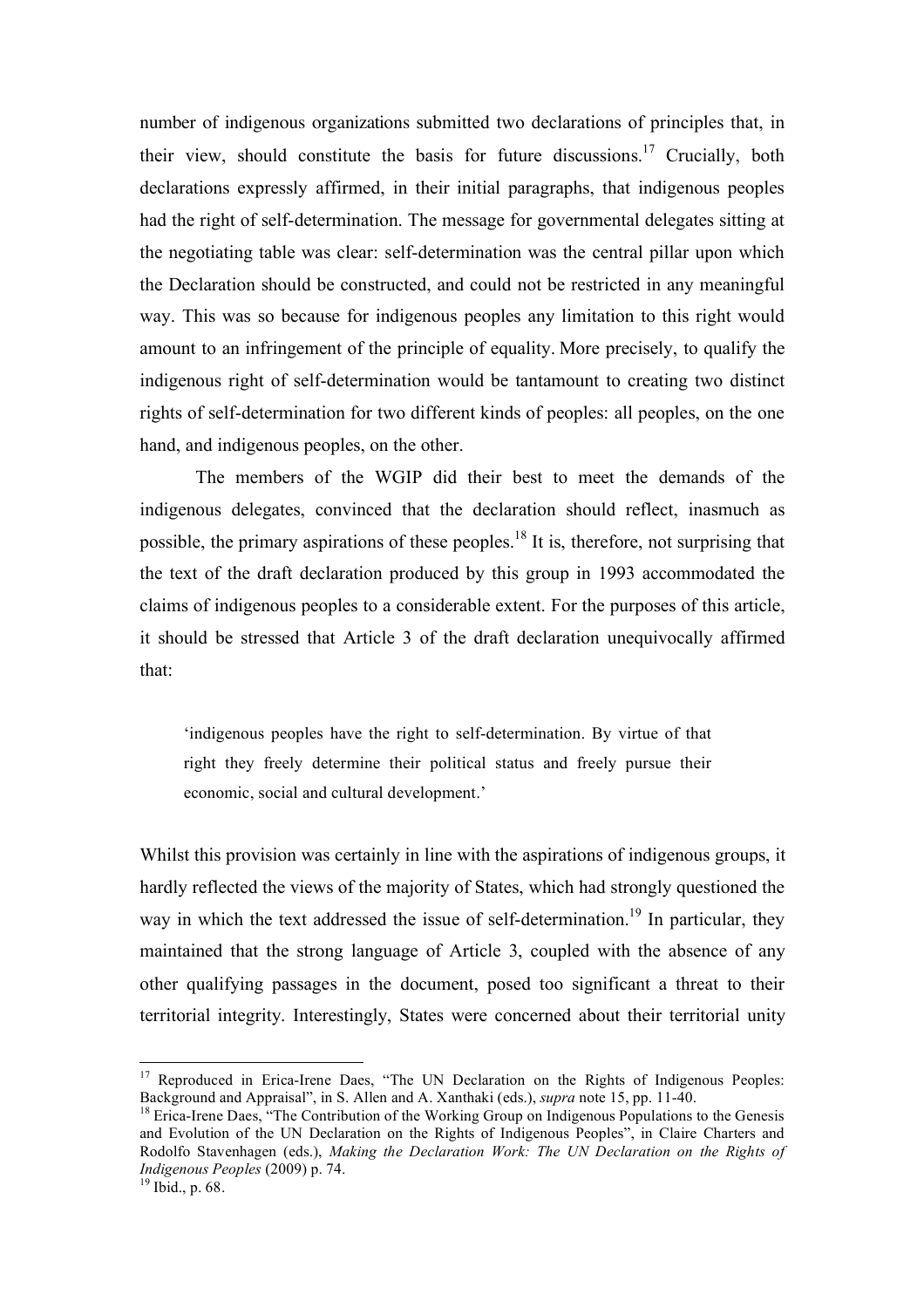despite the fact that, first, international law does not recognize a right of secession to sub-national groups, and, secondly, the vast majority of indigenous peoples do not seek to create their own State.<sup>20</sup> These concerns, however, are not difficult to explain in light of the considerations made in the previous section with regard to the relationship between internal and external self-determination, on the one hand, and remedial secession, on the other. Furthermore, the mere fact that most indigenous groups do not have a secessionist agenda could hardly justify, from a State perspective, the incorporation of a straightforward provision on self-determination in the Declaration. First, while it is true that the majority of indigenous peoples do not aim to create their own State, some of them actually do seek to become independent.<sup>21</sup> Secondly, indigenous peoples have reluctantly spelled out their repudiation of secession as a means to exercise their right of self-determination. Instead, they have often, and more vaguely, observed that self-determination does not *necessarily* mean independence.<sup>22</sup> Doubts as to the real aspirations of some indigenous groups, particularly from former British colonies, could also arise in light of the fact that these groups' initial demands were for full self-determination, including a right to statehood. It was only at a later stage that they gave up these original claims in favour of less controversial requests for 'internal' self-determination.23 Whether this change reflects the actual aspirations of the groups concerned is a question that States needed to address carefully.

The final, important, reason why States feared the consequences of an unqualified endorsement of self-determination, despite the 'guarantee' that indigenous peoples would not use it to claim a right to independence, is that other sub-national groups could have exploited it in an attempt to validate their secessionist claims. Contrary to indigenous peoples, many sub-national groups have open secessionist aspirations and work towards their realization.<sup>24</sup> As they live in a large number of States, it is not surprising that previous attempts to confer on them not only a right to

<sup>&</sup>lt;sup>20</sup> See, for one, James Anaya, "The Right of Indigenous Peoples to Self-determination in the Post-Declaration Era", in Claire Charters and Rodolfo Stavenhagen (eds.), *supra* note 18, p. 185.<br><sup>21</sup> John Henriksen, "Implementation of the Right of Self-Determination of Indigenous Peoples within

the Framework of Human Security", at http://www.iwgia.org/human-rights/self-determination (visited 3 August 2011).

 $22$  See, for example, Report of the WGIP on its first session, UN Doc. E/CN.4/Sub.2/1982/33 (25) August 1982), para. 72.

<sup>23</sup> Karen Engle, *The Elusive Promise of Indigenous Development: Rights, Culture, Strategy* (2010) pp. 151 and 152.

<sup>&</sup>lt;sup>24</sup> See, for example, Geert Van Cleemput, "Clarifying Nationalism, Chauvinism, and Ethnic Imperialism", 12 *International Journal on World Peace*, (1995) pp. 59–97.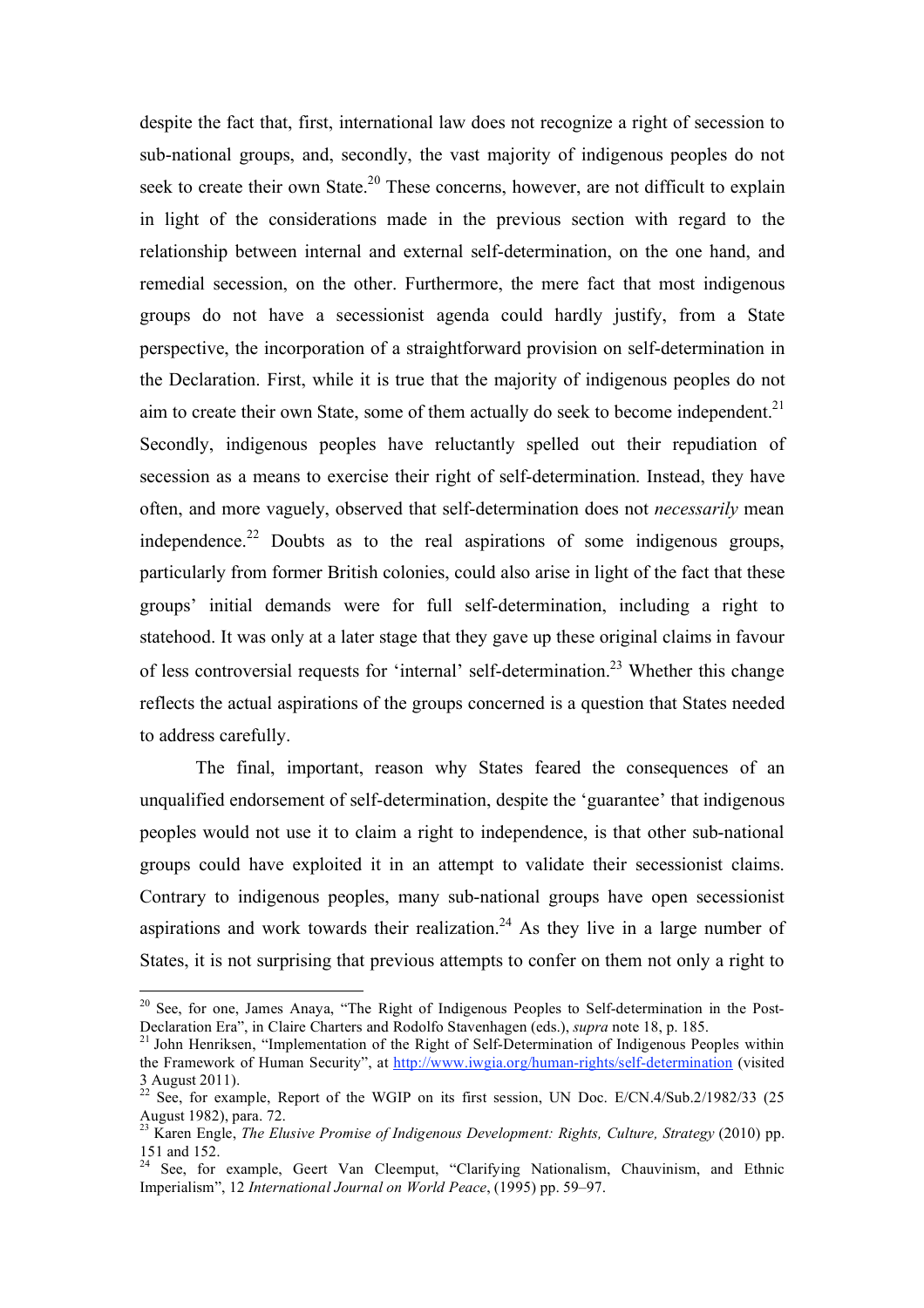self-determination but also autonomy have been regularly rejected.<sup>25</sup> Against this background, the decision to endorse an indigenous right of self-determination, especially an unqualified one, could have had potentially destabilizing effects on the internal situations of a substantial number of States.

The above considerations highlight the evident conflict of interest between States' and indigenous peoples' representatives during the negotiating process. While indigenous peoples had strong reasons, both from a moral and historical perspective, to claim a full right of self-determination, States had legitimate concerns with regard to the potential implications of such claim. Following on the previous discussion, the next section will examine the way in which States, seeking a solution that could mitigate their concerns, approached the issue of self-determination during the second part of the drafting process of the UNDRIP.

#### **3. The Gradual Restriction of the Indigenous Right of Self-Determination**

After adopting it, in 1994, the UN Sub-Commission for Prevention of Discrimination and Protection of Minorities sent the text of the draft declaration produced by the WGIP to the Human Rights Commission (the Commission). Acknowledging that States had serious concerns about this text, the Commission decided to set up a subsidiary body, the Working Group on the Draft Declaration (WGDD), with the sole purpose of further elaborating the document produced by the WGIP. To be sure, selfdetermination was not the only critical issue.<sup>26</sup> The fact that the WGDD took more than a decade before submitting a final text to the Human Rights Council (which had in the meantime substituted the Human Rights Commission) indicates that States' and indigenous peoples' representatives disagreed on a larger number of issues. Among those, however, self-determination was the most controversial. In fact, as the WGDD began its annual meetings, it became clear that the draft declaration's approach to

<sup>&</sup>lt;sup>25</sup> See Will Kymlicka, "Beyond the Indigenous/Minority Dichotomy?" in Stephen Allen and Alexandra Xanthaki (eds.), *supra* note 15, pp. 192-195. In this regard, it is also interesting to compare the progressive content of the UNDRIP with that of the UN Declaration on the Rights of Persons Belonging to National or Ethnic, Religious and Linguistic Minorities, adopted by GA Resolution 47/135 of 18 December 1992.<br><sup>26</sup> Among the critical issues on which the negotiators most strongly disagreed one should mention the

question of definition, the right to collectively own ancestral lands, and the right to control the resources pertaining to these lands. For a detailed analysis of the history of the Declaration, see Stefania Errico, "The Draft UN Declaration on the Rights of Indigenous Peoples: An Overview" and "The UN Declaration on the Rights of Indigenous Peoples is Adopted: An Overview" 7 *Human Rights Law Review* (2007) pp. 741-759.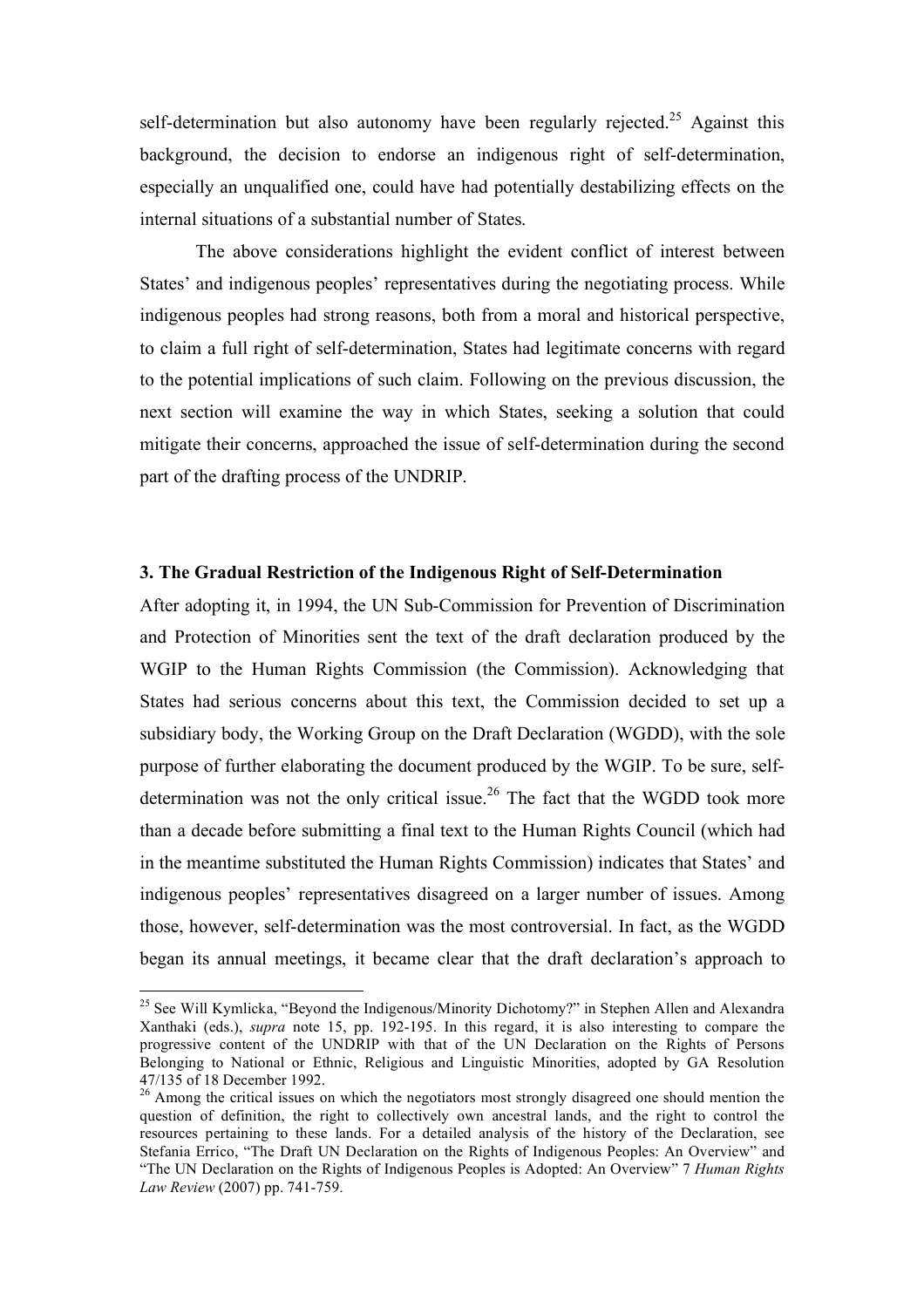self-determination needed to be revised in order to safeguard the final adoption of the text.

As discussed in the previous section, the majority of States felt that Article 3 posed too serious a threat to their territorial integrity. A group of States, taking a more radical position, opposed the very idea of recognizing the right of self-determination to indigenous peoples.<sup>27</sup> Another group, larger in number, took a more progressive approach. Crucially, they were prepared to recognize that indigenous peoples had the right of self-determination. However, they were also concerned about the way in which the draft declaration dealt with this right. Accordingly, in order to preserve the strong language of Article 3, they requested that additional paragraphs aimed at clarifying the meaning of indigenous self-determination be included in the text.<sup>28</sup> In particular, they suggested the introduction of specific passages on the inviolable principle of territorial integrity, and the promotion of a combined reading of former Article 31 (now Article 4) on the right to autonomy and Article  $3.^{29}$  As a result of these changes, the indigenous right of self-determination would be essentially equated with 'internal' self-determination, despite Article 3's literal endorsement of a full right.<sup>30</sup> Although many indigenous representatives were willing to discuss some of these proposals, a final agreement could not be reached. This is so because the proposed amendments would ultimately qualify, either directly or indirectly, the indigenous right of self-determination, something which indigenous peoples had always resisted.

As the positions of governmental and indigenous delegates remained substantially distant, the Chairman of the WGDD, Luis Enrique Chavez, presented his own proposal in a final attempt to promote a constructive dialogue between the parties.<sup>31</sup> While sharing the indigenous peoples' view that Article 3 should remain untouched, Luis Enrique Chavez introduced two amendments in connection with selfdetermination. The first change concerned one preambular paragraph of the draft

<sup>&</sup>lt;sup>27</sup> See, for example, Report of the WGDD in its First Session, UN Doc. E/CN.4/1996/84, paras. 43 and 44.

<sup>&</sup>lt;sup>28</sup> See, for example, Report of the WGDD in its First Session, UN Doc. E/CN.4/1996/84, paras. 45-48; and Report of the WGDD in its Fifth Session, UN Doc. E/CN.4/2000/84, para. 83.<br><sup>29</sup> Article 4 of the UNDRIP reads: 'indigenous peoples, in exercising their right to self-determination,

have the right to autonomy or self-government in matters relating to their internal and local affairs, as well as ways and means for financing their autonomous functions.'

<sup>&</sup>lt;sup>30</sup> See for example the statements of Mexico, Bangladesh, Norway, Spain, and Russia. Report of the WGDD in its Sixth Session, UN Doc.  $E/CN.4/2001/85$ , paras. 64, 69, 82, 83, and 90.

<sup>&</sup>lt;sup>31</sup> Report of the WGDD in its Eleventh Session, UN Doc. E/CN.4/2006/79, Annex I, Revised Chairman's Summary and Proposal, Article 3.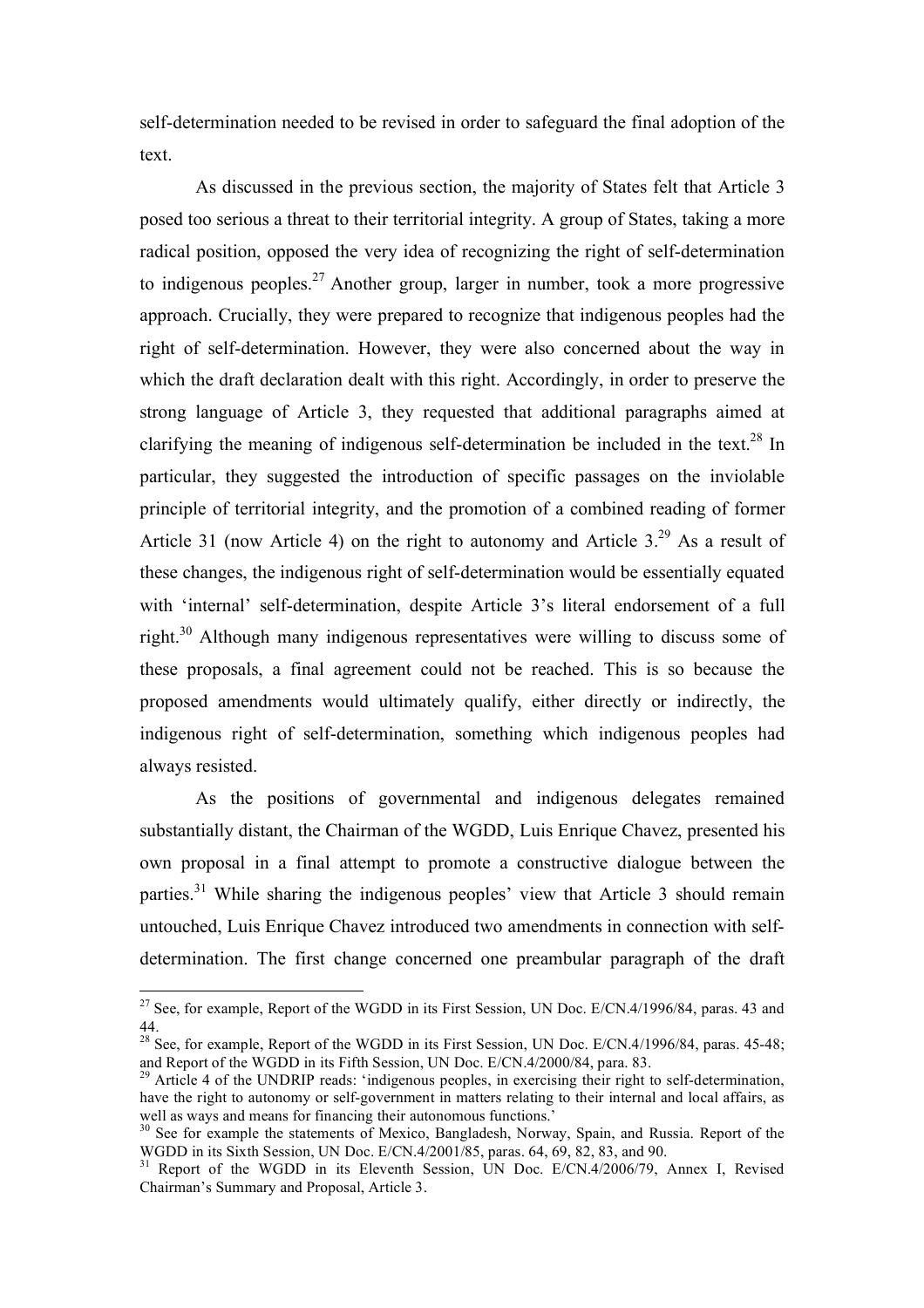declaration, which established that 'nothing in this Declaration may be used to deny any peoples their right of self-determination.' In the Chairman's proposal, the passage 'exercised in conformity with international law' was added to the relevant paragraph. The intention of the Chairman was to introduce an *indirect* reference to the principle of territorial integrity. States, however, would have welcomed a direct and express reference to this principle.

The second, and more significant, change consisted of moving the provision on the right to autonomy, originally included in Article 31 of the draft declaration, directly after Article  $3^{32}$ . The repositioning of this provision obviously aimed at promoting a combined reading of the two articles, suggesting that the indigenous right of self-determination should be read essentially as a right to autonomy. That said, it is not difficult to understand why this amendment alone could hardly satisfy the more diffident States. If indigenous self-determination really meant nothing more than autonomy, then the very existence of Article 3 would become superfluous. Instead, the co-existence of these two provisions could suggest that, although the indigenous right of self-determination should be substantially implemented by means of autonomous settings, it transcends the limited scope of autonomy.

Despite acknowledging that a number of States were not fully satisfied with his proposal, the Chairman of the WGDD decided to submit his revised version of the draft declaration to the Human Rights Council, which adopted it on its first session in June  $2006$ <sup>33</sup> Regrettably, the text could not be adopted by consensus.<sup>34</sup> It is telling that, in their explanations of the vote, several States made direct references to Article 3, either expressing their concern with this provision, or specifying the way in which they understood it. All this clearly indicated that the question of self-determination had yet to be fully resolved.

 $32$  It should also be noted that, whereas the original version of the article used the expression 'as a specific form of exercising their right to self-determination', the final wording of Article 4 preferred the expression 'in exercising their right to self-determination', thus promoting a more restricted reading of the right.<br><sup>33</sup> Human Rights Council Resolution 2006/2 of 29 June 2006.

<sup>&</sup>lt;sup>34</sup> In favour: Netherlands, Pakistan, Peru, Poland, Republic of Korea, Romania, Saudi Arabia, South Africa, Sri Lanka, Switzerland, United Kingdom of Great Britain and Northern Ireland, Uruguay, Zambia, Azerbaijan, Brazil, Cameroon, China, Cuba, Czech Republic, Ecuador, Finland, France, Germany, Guatemala, India, Indonesia, Japan, Malaysia, Mauritius, Mexico; Against: Canada, Russian Federation; Abstentions: Algeria, Argentina, Bahrain, Bangladesh, Ghana, Jordan, Morocco, Nigeria, Philippines, Senegal, Tunisia, Ukraine. Other States that were against this text were not represented at the Human Rights Council.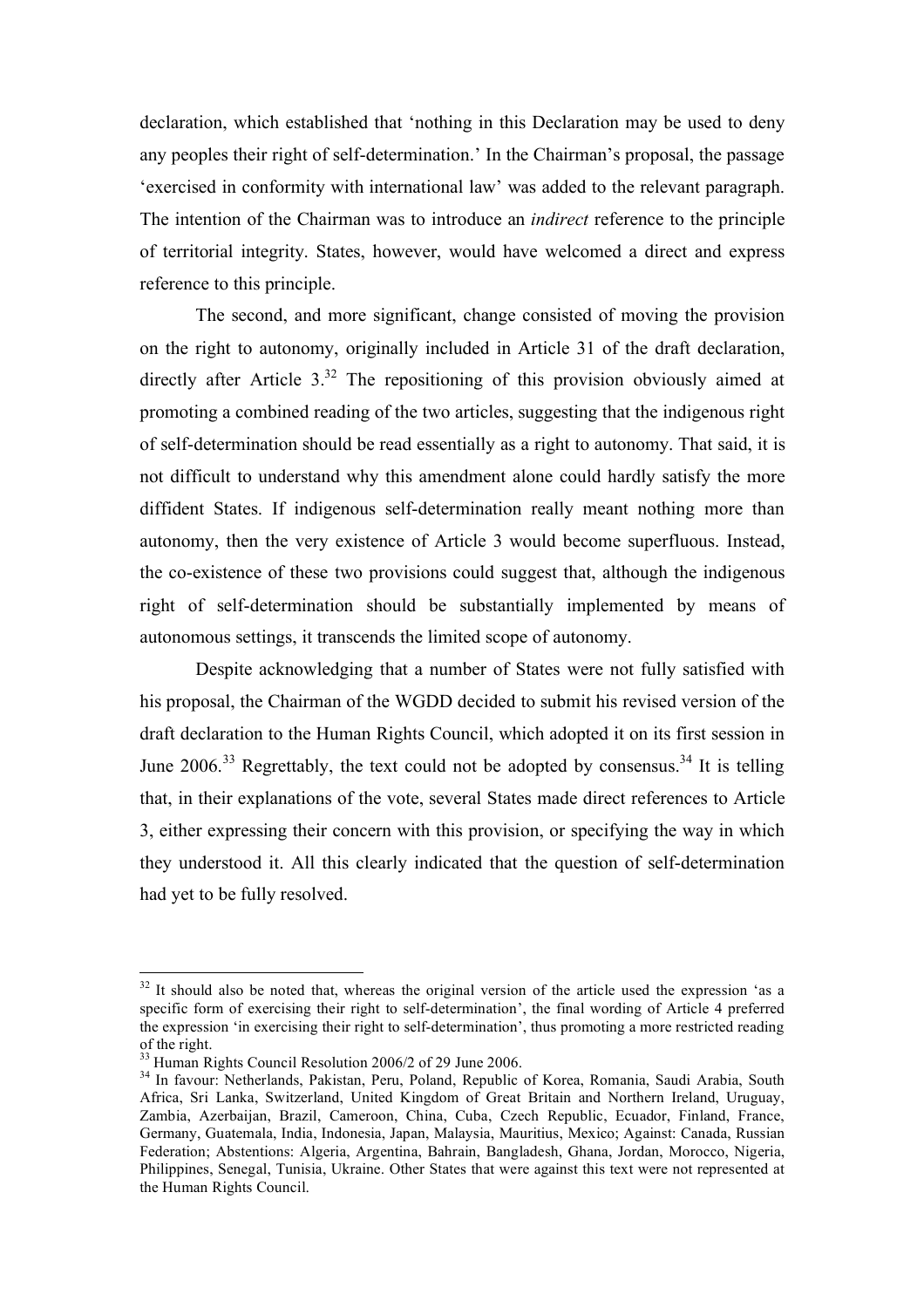#### *3.1 The Solution: Article 46(1)*

In view of the above considerations, it is clear that, when the text of the declaration reached the General Assembly, there existed a certain discrepancy between the way in which the majority of States understood the indigenous right of self-determination, and the way in which this right was articulated in the document. More precisely, whereas States had made it very clear during the sessions of the WGDD that they could only accept indigenous self-determination inasmuch as this meant 'internal' self-determination, the text of the declaration endorsed an unqualified version of the right that made no distinction between its internal and external dimensions.<sup>35</sup>

Against this background, while the text was discussed at the Third Committee of the General Assembly, the African Group of States asked and obtained the reopening of the negotiations.<sup>36</sup> The position of the African States was clear: their support for the declaration depended on the inclusion of an explicit reference to the principle of territorial integrity. In light of the discussion conducted above, it is evident that other States were at least sympathetic to this request. Indeed, it has been suggested that the US, Australia, Canada and New Zealand were behind the African opposition. $37$  As a result of last-minute consultations, a crucial amendment was introduced in relation to the issue of self-determination. While Article 3 remained unchanged, the final version of Article 46(1) of the UNDRIP was altered to include the reference to territorial integrity that several States had repeatedly demanded. The final version of Article 46(1) now reads:

'[n]othing in this Declaration may be interpreted as implying for any State, peoples, group or person any right to engage in any activities or to perform any act contrary to the Charter of the United Nations, *or construed as authorizing or encouraging any action which would dismember or impair totally or in* 

<sup>&</sup>lt;sup>35</sup> For this reason, it could be anticipated that some States would ask for the incorporation of additional amendments. See, Luis Enrique Chavez, "The Declaration on the Rights of Indigenous Peoples Breaking the Impasse: the Middle Ground", in Claire Charters and Rodolfo Stavenhagen (eds.), *supra* note 18, p. 105.

<sup>&</sup>lt;sup>36</sup> Namibia, on behalf of the African Group of States, introduced a resolution to 'defer consideration and action on the United Nations Declaration on the Rights of Indigenous Peoples to allow for further consultations thereon.' Namibia: Amendments to Draft Resolution A/C.3/61/L.18/Rev.1, 21 November 2006, A/C.3/61/L.57/Rev.1, adopted by a vote of 82 in favour, 67 against with 25 abstentions.<br><sup>37</sup> See, for example, Jennifer Preston, Report to FWCC 22<sup>nd</sup> Triennial, Quaker Work on the United

Nations Declaration on the Rights of Indigenous Peoples, July 2007, available at http://cfsc.quaker.ca/pages/documents/ReporttoFWCC.pdf (visited 21 April 2011).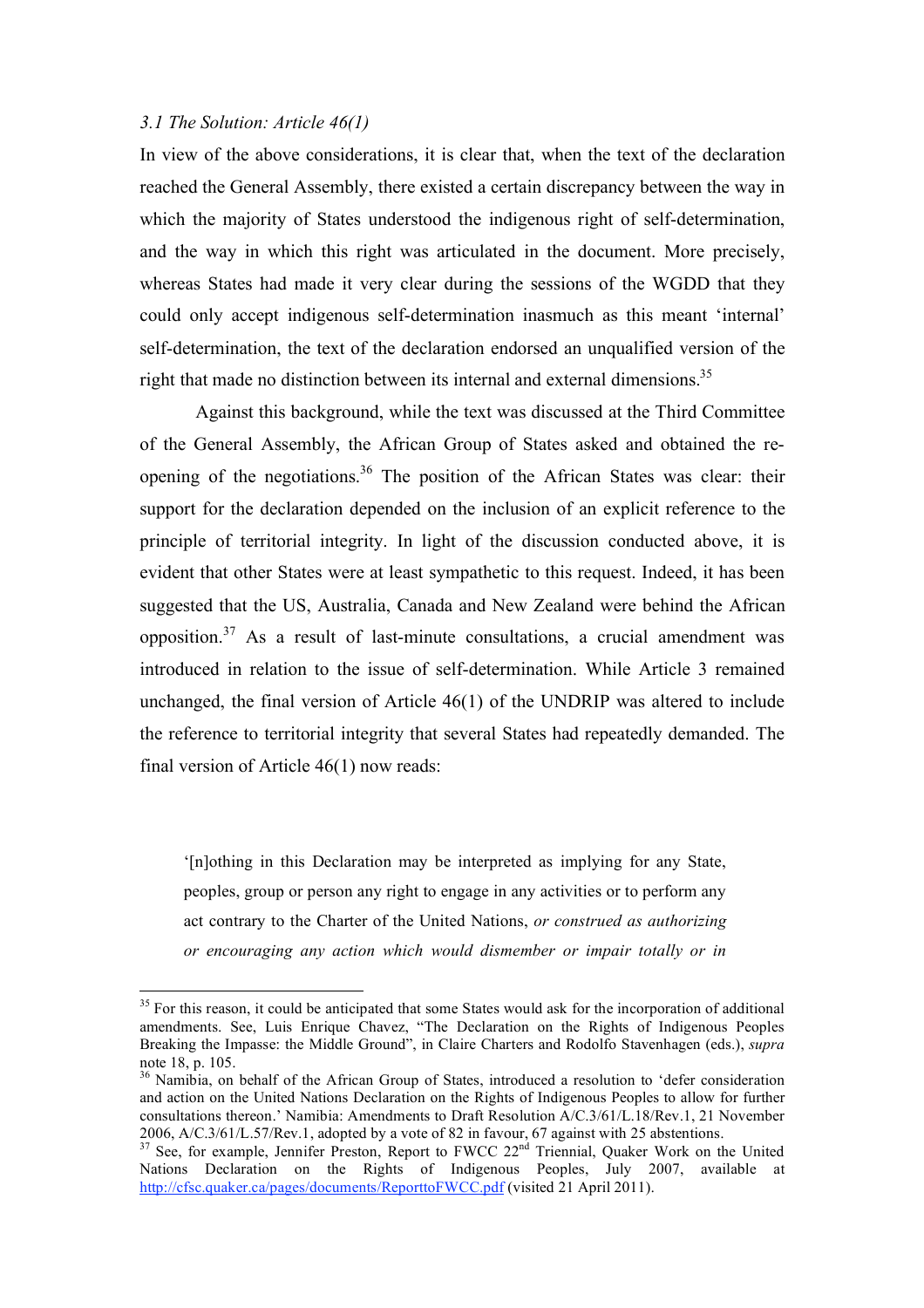*part, the territorial integrity or political unity of sovereign and independent States*.'38

#### *3.2 Assessing the Indigenous Right of Self-determination*

It is clear that Article 46(1) has significantly restricted the scope of the right of selfdetermination in the UNDRIP. Borrowing Koivurova's words, '[while] the right to self-determination of indigenous peoples is recognized in Article 3 … its outermost scope is limited in Article 46.<sup>39</sup> Seen from a narrow perspective, this suggests that the UNDRIP has hardly 'revolutionized' the meaning of self-determination under international law. As discussed in section one, despite the uncertainties surrounding the scope of this right, one thing has always been fairly clear, namely that subnational groups do not have a right to independence. In this respect, the UNDRIP has simply reaffirmed this basic principle. The wording of Article 46(1), the broader normative context of the Declaration, and, crucially, its preparatory works all indicate that indigenous peoples do not have a right to secession.

Having said that, the UNDRIP's approach to self-determination is obviously innovative in another important respect. This instrument has created an indigenousspecific right of self-determination.<sup>40</sup> The two key features of this right are that, first, it only applies to indigenous peoples, and, secondly, it does not include a right to independence. These restrictions clearly respond to the concerns of States that were highlighted in section two above. Whilst their significance should not be overlooked, the fact remains that the UNDRIP has broken new ground in the international law of self-determination. In fact, regardless of the limitations placed by Article 46(1), the UNDRIP is the first international legal instrument to have explicitly extended the right of (internal) self-determination to a sub-national group. As to the specificity of this right, it is apparent that the provisions of the UNDRIP are only meant to apply to a particular category of sub-national groups, that is, indigenous peoples. Consequently, it is difficult to anticipate whether, and, more importantly, to what extent, this normative development could influence the relationship between self-

<sup>&</sup>lt;sup>38</sup> Emphasis mine.

<sup>&</sup>lt;sup>39</sup> Timo Koivurova, "Sovereign States and Self-Determining Peoples: Caring Out a Place for Transnational Indigenous Peoples in a World of Sovereign States", 12 *International Community Law Review* (2010) p. 203. 40 Patrick Thornberry, *Indigenous Peoples and Human Rights* (2002) p. 385.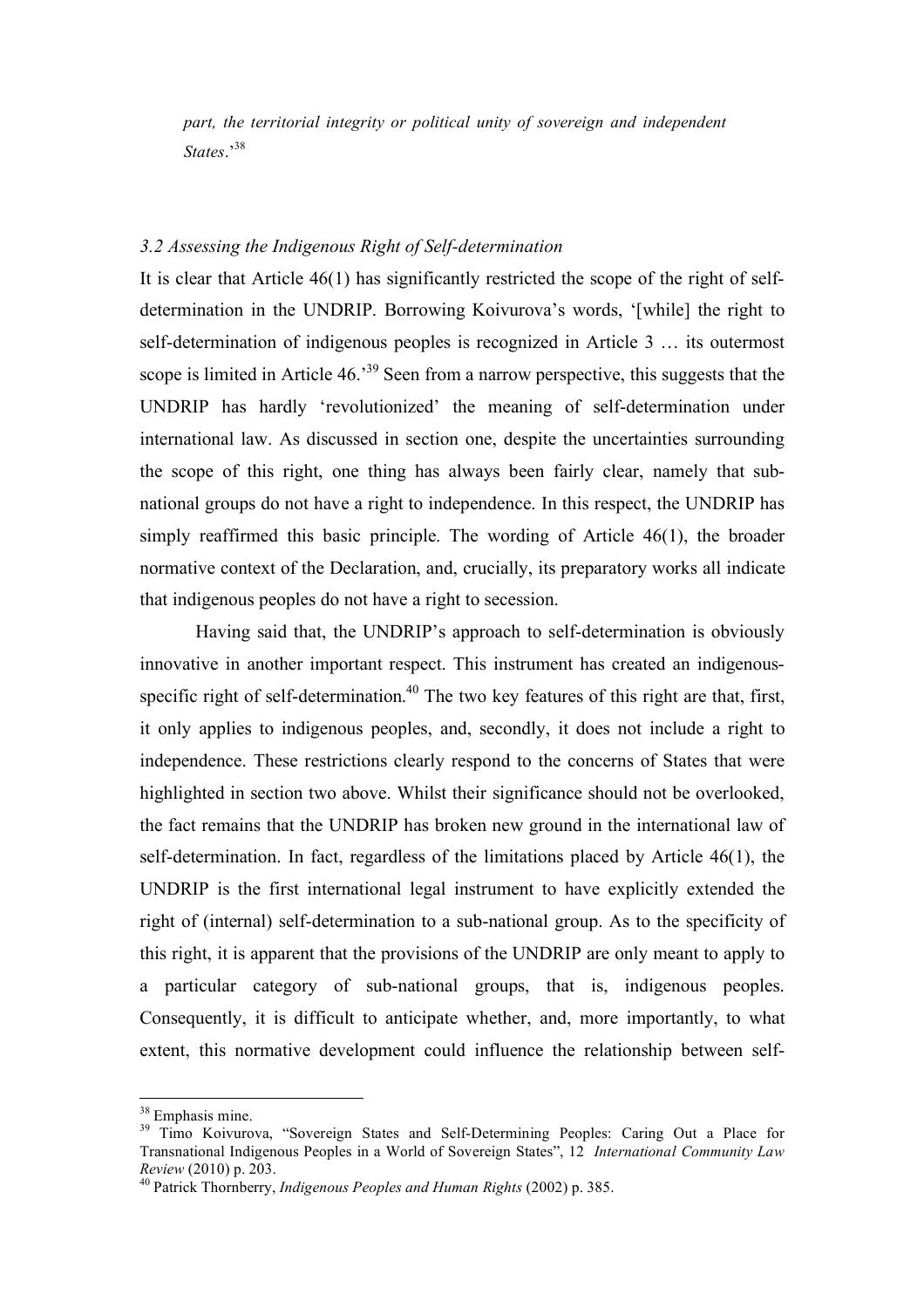determination and other sub-national groups. Despite these reservations, there is no doubt that the UNDRIP should be welcomed as a positive development by those who advocate the emergence of new, contemporary, and dynamic forms of selfdetermination.<sup>41</sup>

Once established that the indigenous right of self-determination has an internal dimension,  $42$  it is important to shed some light on the actual meaning of this right. Before doing so, however, one final point remains to be considered. While it is fairly evident that the UNDRIP does not confer on indigenous peoples a right to independence under 'normal' conditions, could it be argued that it does so under 'special' circumstances? Section one above highlighted that the existence of a right to remedial secession under current international law is at best doubtful. By discussing the way in which the UNDRIP approaches this issue, the next section will also examine whether this instrument has made any significant contribution to the current debate concerning this controversial right.

#### **4. The UNDRIP and Remedial Secession**

There is considerable support among academics for a last measure right of remedial secession in case of serious violations of human rights.<sup>43</sup> A number of judicial and quasi-judicial pronouncements have also referred to this possibility, contributing to the perception that this right is gaining increasing recognition at the international level.44 However, it can hardly be said that a right of remedial secession for subnational groups exists under current international law. On the one hand, the normative foundations of this right are not well defined, while, on the other, States practice does not provide clear support for it.<sup>45</sup> With regard to the latter point, it should be noted

<sup>&</sup>lt;sup>41</sup> Gerry Simpson, "The Diffusion of Sovereignty: Self-Determination in the Post-Colonial Age", 32 *Stanford Journal of International Law* (1996) pp. 255-286.<br><sup>42</sup> For a discussion of forms of external self-determination other than independence (and, therefore, less

controversial) see Alexandra Xanthaki, *Indigenous Rights and United Nations Standards: Self-Determination, Culture and Land* (2007) pp. 169-173.<br><sup>43</sup> See the discussions in, Peter Hilpold, "The Kosovo Case and International Law: Looking for

Applicable Theories", 8 Chinese Journal of International Law (2009), pp. 55-56; Helen Quane, *supra* note 15, p. 261. See also the Report of the Independent International Fact-Finding Mission on the Conflict in Georgia, p. 141, at http://www.ceiig.ch/Report.html. (visited 3 August 2011).

<sup>&</sup>lt;sup>44</sup> Katangese Peoples' Congress v. Zaire, African Commission on Human and Peoples' Rights, Comm. No. 75/92 (1995), and Reference re Secession of Quebec, Supreme Court of Canada, [1998] 1 SCR 217. See also the Separate Opinions of Judges Yusuf, para. 11 and A.A. Cancado Trindade, paras. 178-<br>181 in the Kosovo's Opinion. *supra* note 5.

<sup>&</sup>lt;sup>45</sup> Kosovo's Opinion, *supra* note 5, para. 82.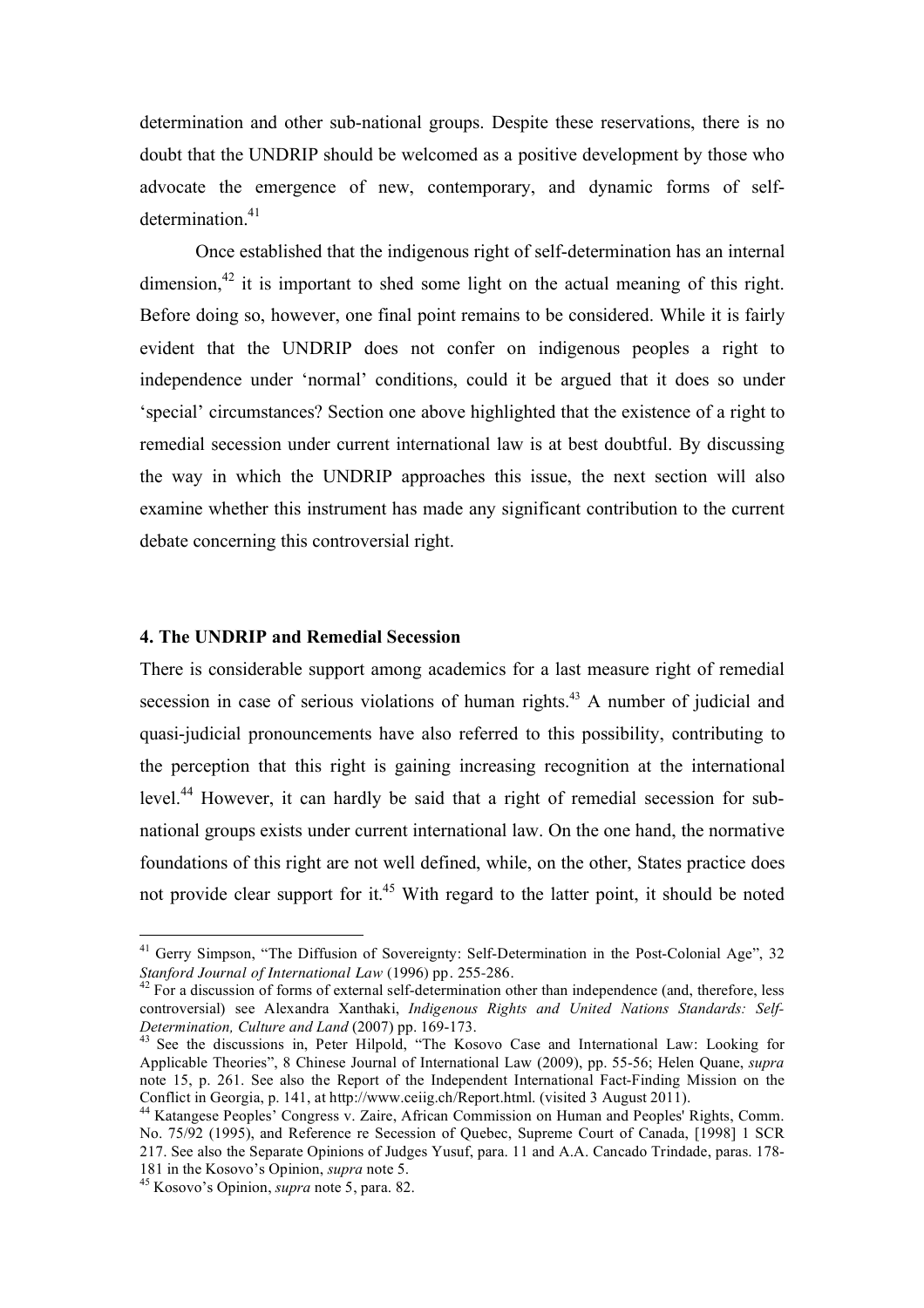that political considerations inevitably influence States' decisions in this complex area of international relations. This factor plays against the formation of a clear and coherent behavioural pattern, as confirmed by recent political developments.46

As to the former point, it is often said that a right of remedial secession finds its legal basis in the so-called 'safeguard' clause inserted in the 1970 UN Declaration on Friendly Relations.<sup>47</sup> Paragraph 7 of principle V of this instrument establishes that:

'Nothing in the foregoing paragraphs shall be construed as authorizing or encouraging any action which would dismember or impair, totally or in part, the territorial integrity or political unity of sovereign and independent States *conducting themselves in compliance with the principle of equal rights and self-determination of peoples as described above and thus possessed of a government representing the whole people belonging to the territory without distinction as to race, creed or colour.*' 48

This clause seems to provide only a *conditional* protection to the principle of territorial integrity of States. In practical terms, this means that if a government systematically oppressed a sub-national group living within its territory, the principle of territorial integrity could not be legitimately invoked. Accordingly, the sub-national group concerned would have, if it wished, a right to become independent and create its own State. However, it has been noted that the drafting history of this provision does not suggest that States intended to confer a right to remedial secession on subnational groups.49 This, coupled with the lack of coherence in State practice, suggests that a right to remedial secession as such has yet to materialize under international law. For the purposes of this article, it is important to establish whether the UNDIRIP takes an innovative approach to this issue, and whether, in doing so, it contributes in any meaningful way to the process of emergence of this right.

<sup>46</sup> Christopher Borgen, *supra* note 14. 47 Among others, Robert McCorquodale, *supra* note 8, pp. 879-880; Antonio Cassese, *supra* note 8, pp. 118-120; James Crawford, *supra* note 1, pp. 56-57. See also the separate opinions of Judges Yusuf and

<sup>&</sup>lt;sup>48</sup> Emphasis mine. Declaration on Principles of International Law concerning Friendly Relations and Co-operation among States in accordance with the Charter of United Nations, GA Resolution 2625 (XXV).

<sup>&</sup>lt;sup>49</sup> On this point see, among others, Tamara Jaber, "A Case for Kosovo? Self-determination and secession in the 21st Century", 15 *The International Journal of Human Rights* (2011) pp. 936-937; Peter Hilpold, *supra* note 43, p. 56; James Summers, "The Right of Self-Determination and Nationalism in International Law", 12 *International Journal on Minority and Group Rights* (2005) pp. 335-336.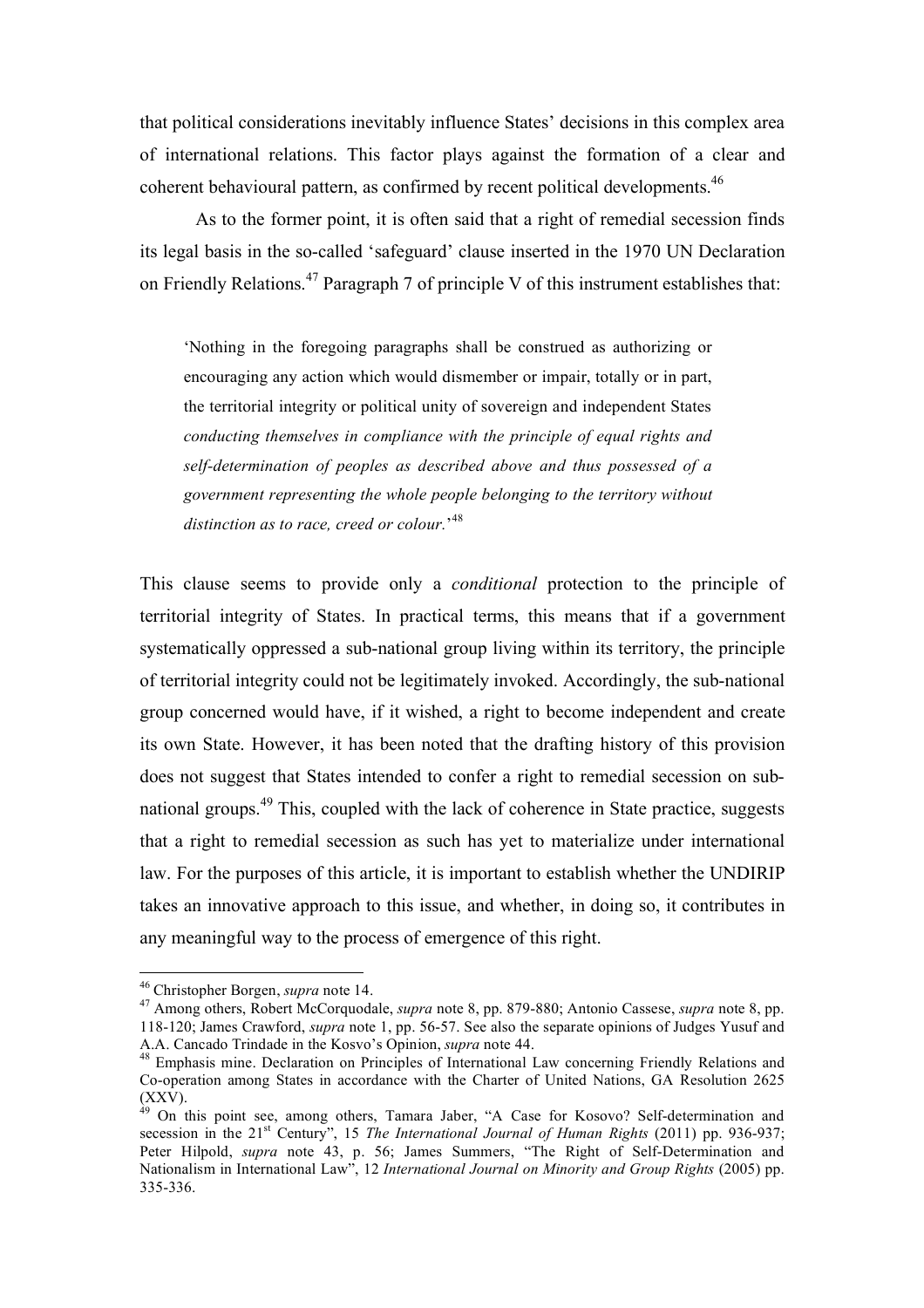The first point that needs to be made is that the UNDRIP makes no express reference to remedial secession. Nevertheless, there are a number of passages within the text that may help to shed light on the Declaration's approach to this controversial issue. Article 46(1) offers some initial guidance in this respect. It should be recalled that this provision establishes that:

'[n]othing in this Declaration may be interpreted as implying for any State, peoples, group or person any right to engage in any activities or to perform any act contrary to the Charter of the United Nations, or construed as authorizing or encouraging any action which would dismember or impair totally or in part, the territorial integrity or political unity of sovereign and independent States.'

As one can note, this passage resembles the safeguard clause contained in the 1970 Declaration on Friendly Relations that was discussed above. However, contrary to the latter, Article 46(1) provides for no exception to the protection of the principle of territorial integrity. Crucially, the reference to the obligation of a government to 'represent the whole people of the territory' is absent. Accordingly, it could be argued that Article 46(1) *de facto* rules out the possibility that indigenous peoples have a right to remedial secession.<sup>50</sup> This conclusion, however, is not fully convincing.

A first complication derives from a reference found in the preamble to the Declaration. More precisely, preambular paragraph sixteenth acknowledges that, in accordance with, *inter alia*, the 1993 Vienna Declaration and Programme of Action (Vienna Declaration), all peoples have the right to self-determination.<sup>51</sup> Crucially, the Vienna Declaration includes and expands the safeguard clause found in the 1970 Declaration on Friendly Relations. After recognizing that all peoples have the right to self-determination, it establishes that:

<sup>&</sup>lt;sup>50</sup> One could also argue that if, as noted above, the safeguard clause included in the 1970 Declaration on Friendly Relations cannot be taken to indicate the existence of a right to remedial secession for subnational groups, in the same way the lack of a reference thereto cannot be taken to indicate the exclusion of such right. However, since this safeguard clause is widely regarded as the legal basis for the right to remedial secession, it is appropriate to discuss it in the context of a potential right to remedial secession for indigenous peoples.

<sup>&</sup>lt;sup>51</sup> 'Acknowledging that the Charter of the United Nations, the International Covenant on Economic, Social and Cultural Rights and the International Covenant on Civil and Political Rights, as well as the Vienna Declaration and Programme of Action, affirm the fundamental importance of the right to selfdetermination of all peoples, by virtue of which they freely determine their political status and freely pursue their economic, social and cultural development.' A/CONF.157/24(Part I) Chapter III.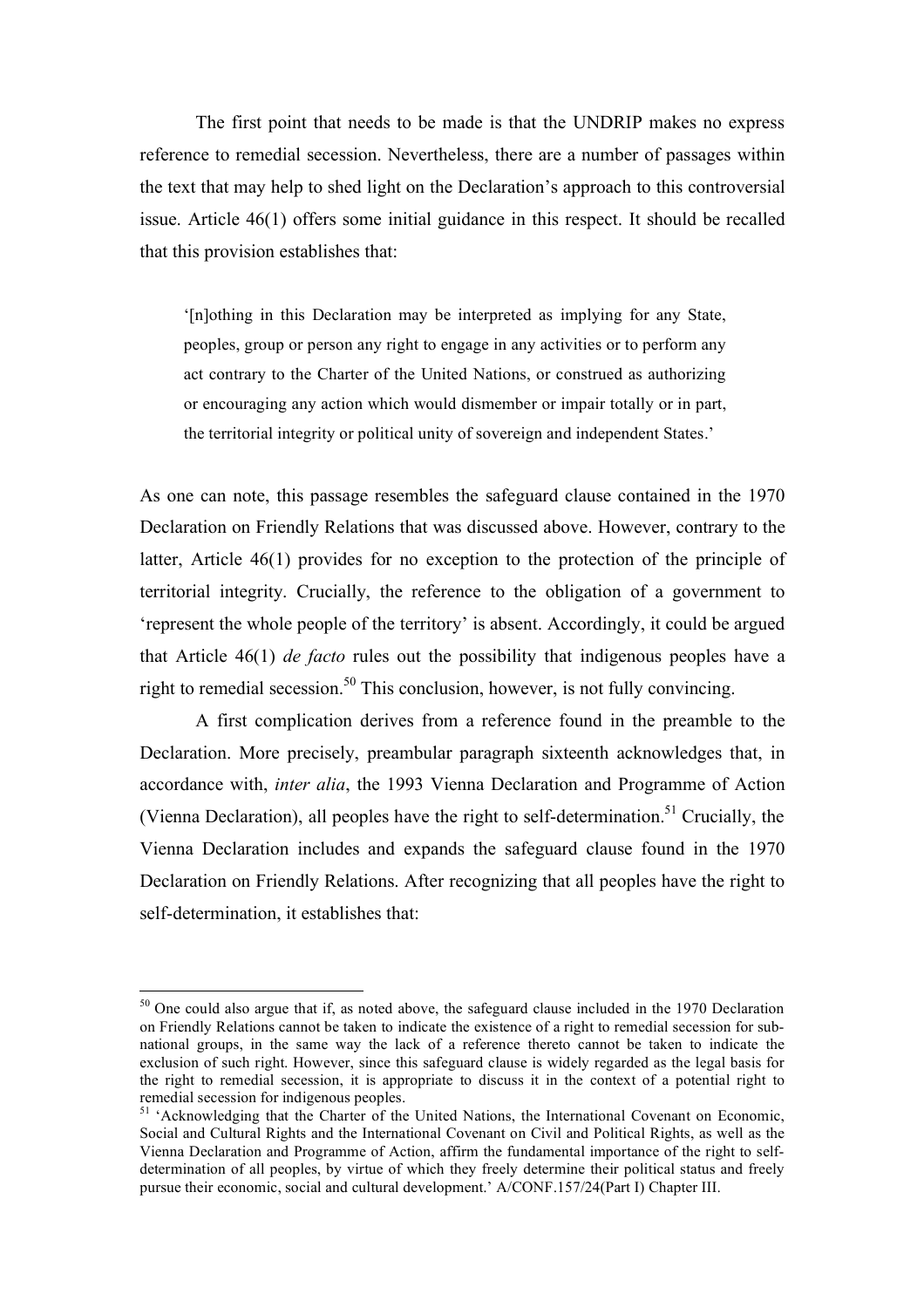'In accordance with the Declaration on Principles of International Law concerning Friendly Relations and Cooperation Among States in accordance with the Charter of the United Nations, this shall not be construed as authorizing or encouraging any action which would dismember or impair, totally or in part, the territorial integrity or political unity of sovereign and independent States *conducting themselves in compliance with the principle of equal rights and self-determination of peoples and thus possessed of a Government representing the whole people belonging to the territory without distinction of any kind.*' 52

In other words, the safeguard clause that was not directly included in Article 46(1) has been brought within the normative context of the UNDRIP by means of a preambular paragraph. The co-existence of Article 46(1) and preambular paragraph sixteenth sheds some doubts as to the UNDRIP's overall position with respect to a right to remedial secession. While it could be argued that the wording of Article 46(1) carries more weight than the indirect reference found in preambular paragraph sixteenth, it should be remembered that preambles form integral part of their respective instruments for interpretation purposes. 53 Furthermore, it should be stressed that Article 46(1) does not *explicitly* exclude remedial secession.

Another consideration that needs to be made is that the right of selfdetermination is part of the international human rights framework. While the denial of a right to secession under 'normal' circumstances may be regarded as an acceptable limitation to the right, it is more difficult to argue the same point with regard to 'special' circumstances. A human rights approach to this question would suggest that sub-national groups should have a right to remedial secession when this may serve the purpose of preventing or putting an end to widespread human suffering.

In conclusion, the presumption, based on the language of Article 46(1), that the UNDRIP categorically excludes a right to remedial secession is open to question. At the same time, it is relatively clear that the Declaration does not make any positive contribution to the process of emergence of this right under international law. In a sense, it can be argued that the UNDRIP eschews any direct engagement with this

<sup>&</sup>lt;sup>52</sup> Emphasis mine. Vienna Declaration and Programme of Action, adopted by the World Conference on Human Rights in Vienna on 25 June 1993, para. 2(3).

 $53$  Vienna Convention on the Law of Treaties (23 May 1969), United Nations, Treaty Series, vol. 1155, p. 331, Article 31. This is a rule of the so-called law of treaties. Arguably, it can also be applied to other instruments, especially when they display a number of features typical of treaties.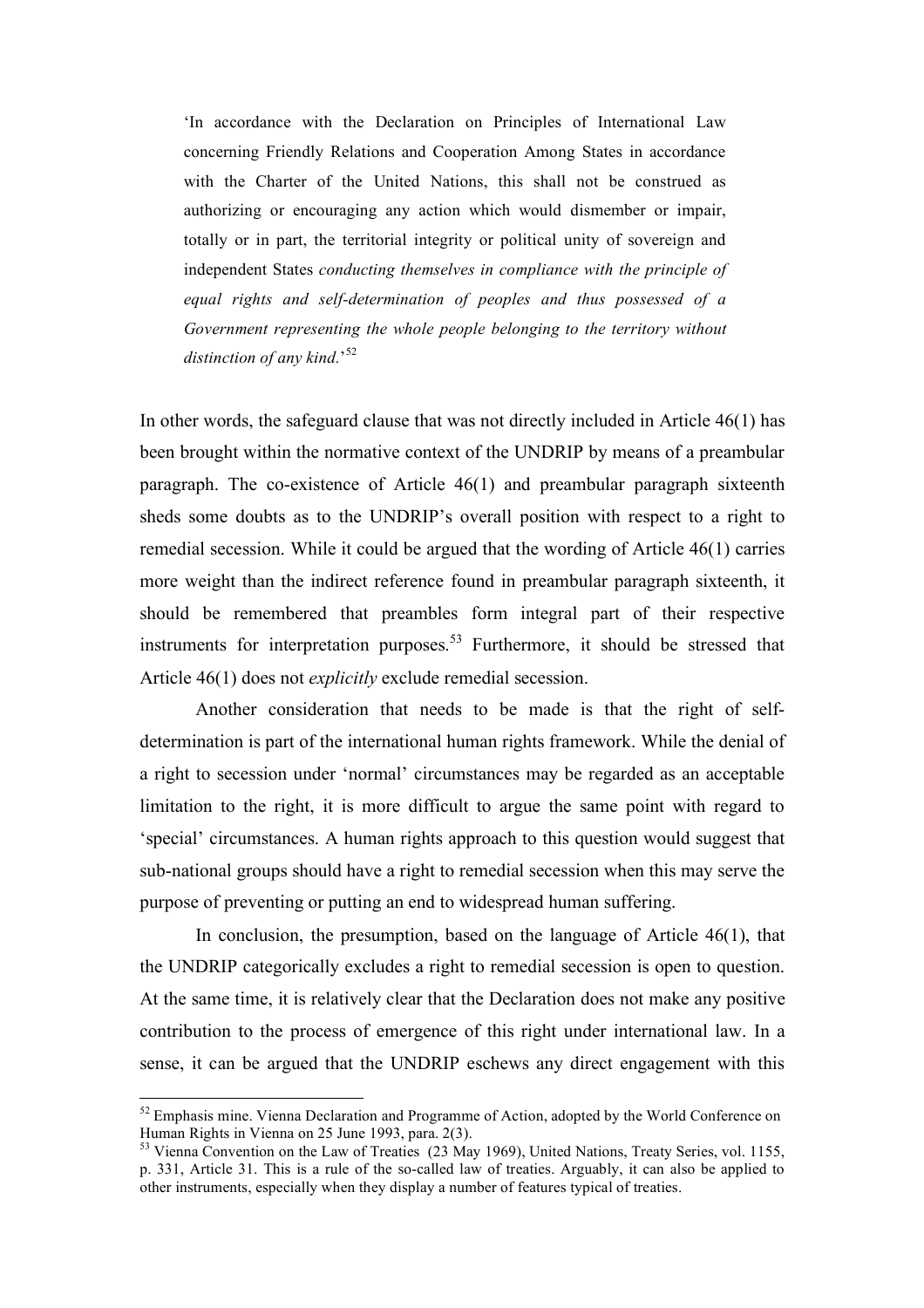right, leaving practically unchanged its status under current international law.

#### **5. The Internal Dimension of the Indigenous Right of Self-Determination**

Once established that indigenous peoples have the right to internal self-determination, the next, difficult, step consists of implementing this right. It is generally recognized that courts and court-like bodies can importantly contribute to the process of implementation of international human rights norms and standards.<sup>54</sup> This process can be substantially facilitated by the existence of identifiable yardsticks against which to measure the level of compliance with a human rights provision. In this sense, the way in which self-determination is understood bears important consequences for its overall effectiveness.

Having said that, to identify the exact, and practical, meaning of the indigenous right of self-determination is no easy task. This right has been defined, among others, as the right of indigenous peoples to 'freely pursue their political, economic, and social developments within the frameworks of their respective States.<sup>55</sup> Evidently, the scope and implications of such a broadly defined right can be extensive and particularly difficult to spell out. In addition, a certain degree of flexibility is required in light of the heterogeneous category of indigenous peoples. Realistically, the way in which self-determination is exercised by the various indigenous groups of the world will have to take into account the important historical, political, and socio-economic differences that exist among them.<sup>56</sup> Indeed, it has even been suggested that the implementation and application of Article 3 of the UNDRIP not only cannot but also *should not* be uniform.<sup>57</sup> The need to approach the indigenous right of self-determination with a certain degree of flexibility does not necessarily have negative consequences on its effectiveness, provided that a common

<sup>&</sup>lt;sup>54</sup> Rodolfo Stavenhagen, "Making the Declaration on the Rights of Indigenous Peoples Work: The Challenge Ahead", in Stephen Allen and Alexandra Xanthaki (eds) *supra* note 15, p. 168; On the importance of courts and quasi-courts in the process of articulation of indigenous land rights, see Gaetano Pentassuglia, "Towards a Jurisprudential Articulation of Indigenous Land Rights", 22 European Journal of International Law (2011) pp. 165-202.

<sup>&</sup>lt;sup>55</sup> Reference re Secession of Ouebec, Supreme Court of Canada, [1998] 1 SCR 217, para. 126. The right of internal self-determination has also been described as 'the right of a people to choose its own government and determine its own political, social and economic policies.' Helen Quane, *supra* note 15, p. 267.<br><sup>56</sup> Rodolfo Stavenhagen, *supra* note 54, p. 163.

<sup>56</sup> Rodolfo Stavenhagen, *supra* note 54, p. 163. 57 Jon Van Dyke, "Self-Determination", International Law Association's Draft Interim Report on the UN Declaration on the Rights of Indigenous Peoples, p. 11. At http://www.ilahq.org/en/committees/index.cfm/cid/1024 (visited 3 August 2011).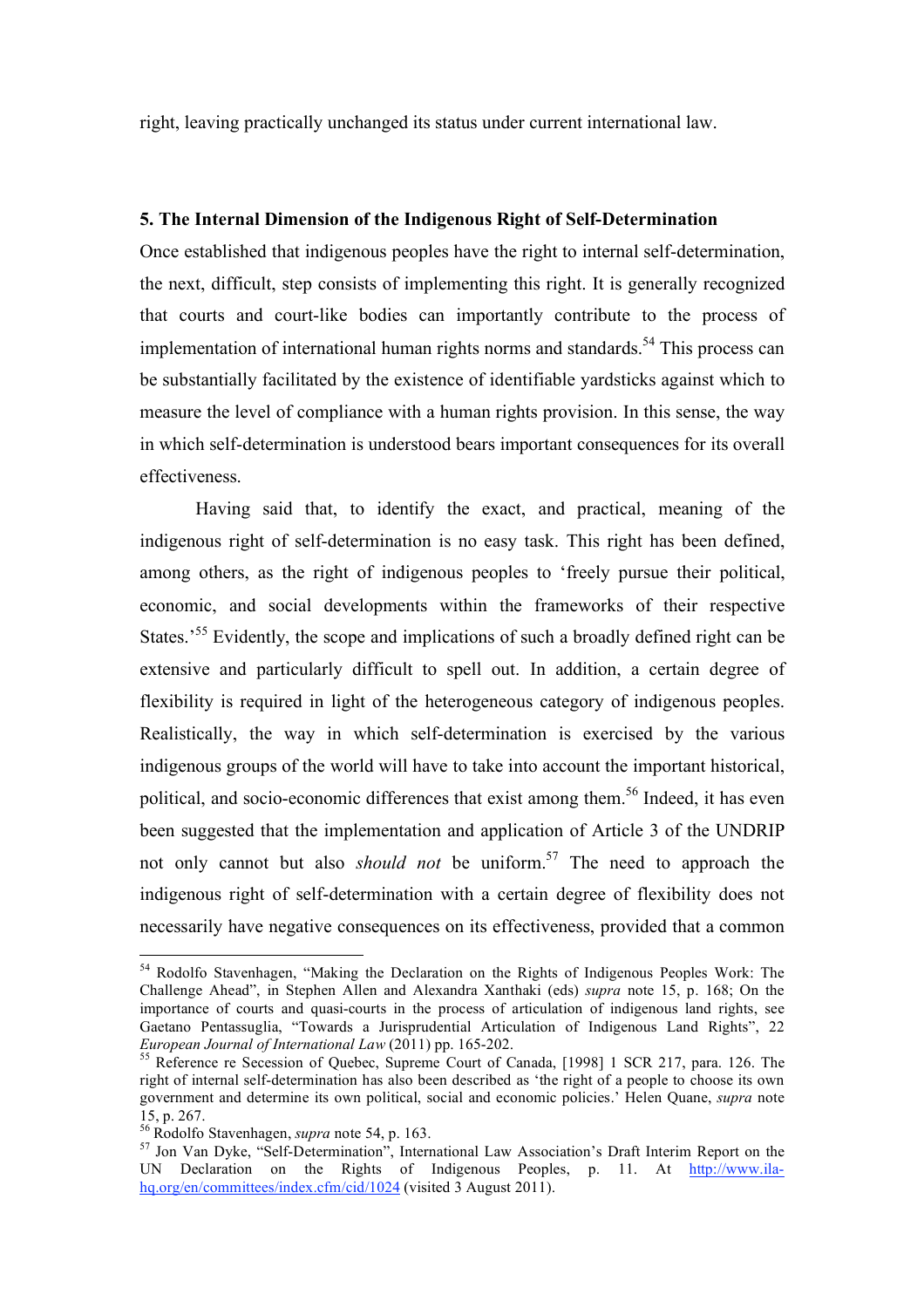strategy underpins its implementation. In light of the all above, recognizing the important relationship between internal self-determination and participatory rights may represent a promising solution.

Considerable support exists in academic writing for associating internal selfdetermination with the 'democratic entitlement'.<sup>58</sup> Within this context, more specific suggestions have been made to understand the right of internal self-determination as the right of peoples to take part in decisions affecting their lives. Klabbers, for one, has pointed out that self-determination should be understood as a procedural right by virtue of which the 'decisions affecting groups of people should be taken, at the very least, with those groups having being consulted.<sup>59</sup> This, in his view, does not mean that these groups should have an overriding right to veto, but, rather, that they 'should be heard and ... taken seriously.<sup>'60</sup>

The tendency to connect internal self-determination with participatory rights is also visible in the various components of the indigenous rights regime. The UN Expert Mechanism on the Rights of Indigenous Peoples,  $61$  for example, has recently observed that 'the principle of participation in decision-making … has a clear relationship with the right of indigenous peoples to self-determination.<sup>'62</sup> More specifically, it also pointed out that self-determination is the normative framework for the indigenous collective right to participation. $63$  The UN Special Rapporteur on the Rights of Indigenous Peoples, James Anaya, has also recognized the important link between the two principles. Among other things, he regularly seeks to promote the participatory rights of indigenous peoples by reference to their right of selfdetermination. Thus, relying on the self-determination framework, he has called upon States to promote broader cooperation with indigenous peoples in relation to extractive industries,  $64$  to encourage indigenous self-governance at the local level,  $65$ and to guarantee the indigenous right to participate in State decision-making on a

 <sup>58</sup> Thomas Franck, *supra* note 11; Gaetano Pentassuglia, *supra* note 8; Alexandra Xanthaki, *supra* note

<sup>42,</sup> pp. 160-169.<br><sup>59</sup> Jan Klabbers, "The Right to be Taken Seriously: Self-Determination in International Law", 28 *Human Rights Quarterly* (2006) p. 203.<br><sup>60</sup> Ibid.<br><sup>61</sup> Established, in 2007, pursuant to Human Rights Council, Resolution 6/36.

<sup>&</sup>lt;sup>62</sup> Progress Report on the Study on Indigenous Peoples and the Right to Participate in Decision-Making, Report of the Expert Mechanism on the Rights of Indigenous Peoples, A/HRC/EMRIP/2010/2, 17 May 2010, para. 5. 63 Ibid., paras. 30-33.

<sup>64</sup> Situation of Indigenous Peoples in the Russian Federation, UN Doc. A/HRC/15/37/Add.5 (23 June 2010), para. 46

<sup>65</sup> Situation of Indigenous Peoples in Australia, UN Doc. A/HRC/15/37/Add.4 (1 June 2010) para. 91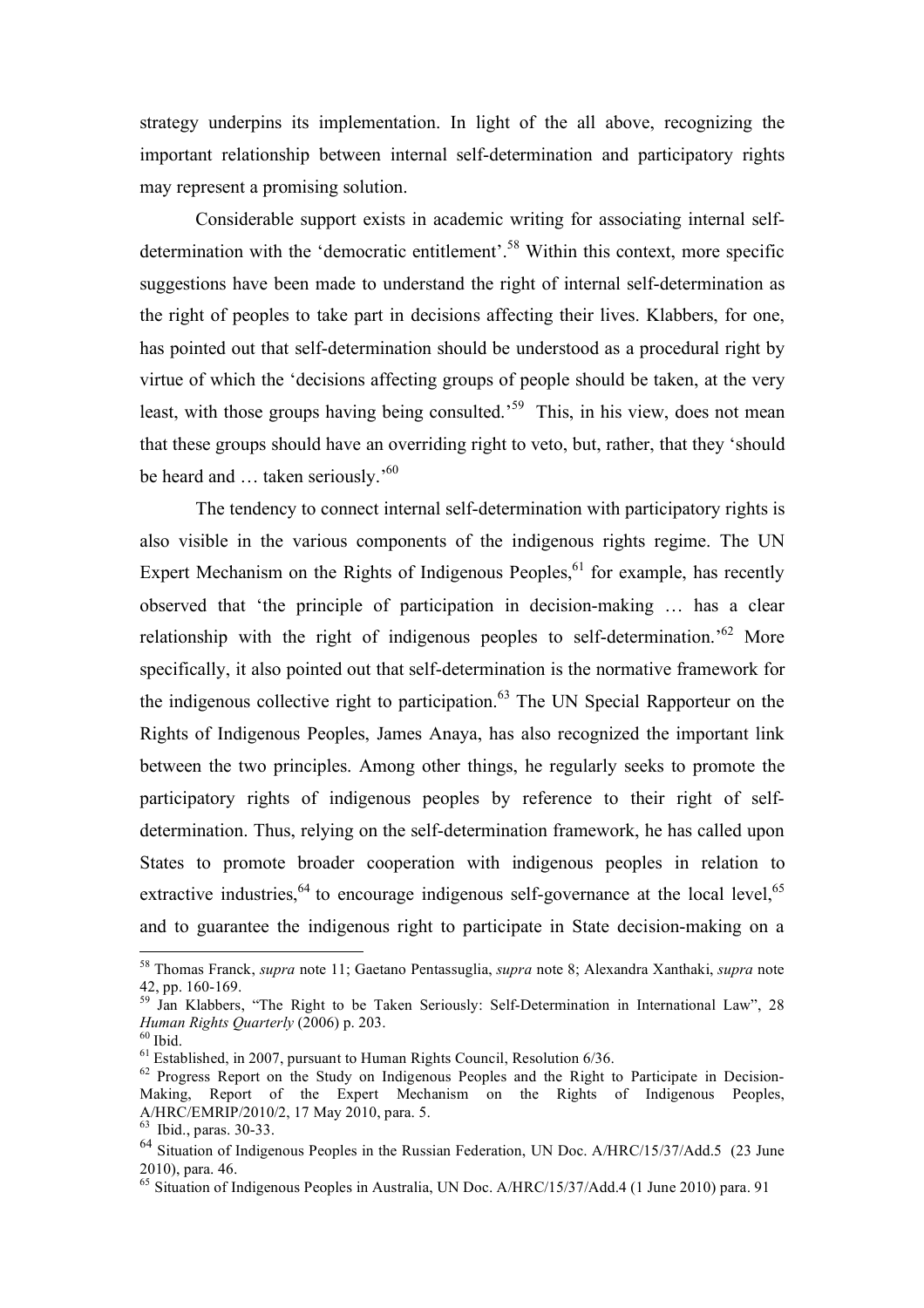footing equal to that of all others.<sup>66</sup>

The connection between self-determination and participatory rights is nowhere clearer than in the UNDRIP, which, as noted by Burger, 'is focused emphatically on the application of the right of indigenous peoples to participate.'67 More specifically, Quane has observed that the close relationship between self-determination and participation represents 'one of the most interesting and innovative aspects of the UNDRIP.'68 In fact, more than twenty articles of the Declaration can be generally related to the idea of participation in decision-making.<sup>69</sup> Among those articles, two are particularly significant in light of their general scope of application: Article 18, which establishes the right of indigenous peoples to participate in decision-making in matters which would affect them, and Article 19, which requires States to consult and cooperate in good faith with the indigenous peoples concerned in order to obtain their free, prior and informed consent before adopting and implementing legislative or administrative measures that may affect them. Another important provision is contained in Article 4, which describes autonomy as a specific way of exercising the indigenous right of self-determination.<sup>70</sup> Autonomy can be in itself a complicated concept to define. In fact, as suggested by Heintze, its concrete content should be determined in every special case.<sup>71</sup> However, the important point is that autonomy also represents a special form of participation, namely one that allows sub-national groups, in this case indigenous peoples, to exercise direct control over affairs that specifically affect them.<sup>72</sup>

The UNDRIP is not the only instrument concerning indigenous rights that recognizes a central position to the right of participation. Article 6 of International Labour Organization (ILO) Convention No.  $169^{73}$ , notably the only international

<sup>&</sup>lt;sup>66</sup> Report of the Situation of Indigenous Peoples in Nepal, UN Doc. A/HRC/12/34/Add.3 (20 July 2009), para. 65.

 $\frac{67}{100}$  Julian Burger, "The UN Declaration on the Rights of Indigenous Peoples: From Advocacy to Implementation", in Stephen Allen and Alexandra Xanthaki (eds.), *supra* note 15, p. 47.

<sup>&</sup>lt;sup>68</sup> Helen Quane, *supra* note 15, p. 263.<br><sup>69</sup> Progress Report on the Study on Indigenous Peoples and the Right to Participate in Decision-<br>Making, *supra* note 62, para. 8.

<sup>&</sup>lt;sup>70</sup> For a more detail discussion, see Zelim Skurbaty (ed.), *Beyond a One-Dimensional State: An Emerging Right to Autonomy?* (2005).<br><sup>71</sup> According to Heintze, autonomy should be defined as 'an indefinite and general legal term that has

to be given a concrete content in every special case.' Hurst Heintze, "On the Legal Understanding of Autonomy", in Markku Suksi (ed.), Autonomy: Applications and Implications (1998) p. 13.<br><sup>72</sup> Yash Ghai, *Public Participation, Autonomy and Minorities* (2011) p. 38.<br><sup>73</sup> ILO Convention No 169 of 1989 Concerning Indigenous

Countries, text available at <http://www.ilo.org/public/english/indigenous/>.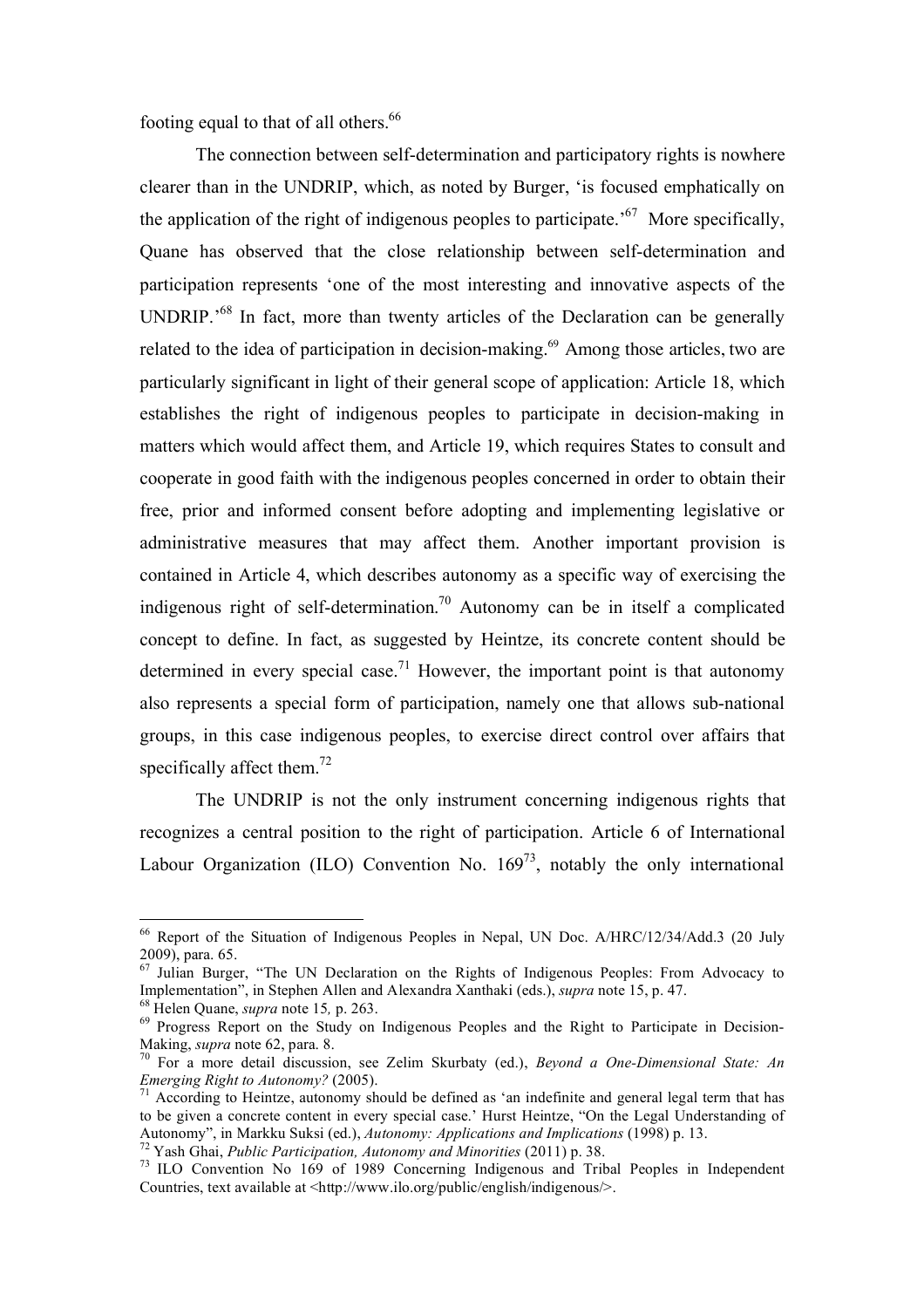binding instrument dealing specifically with indigenous rights, requires that indigenous peoples be consulted with regard to legislative or administrative measures that directly concern them. In a similar vein, Article 7 establishes, *inter alia*, that indigenous peoples shall participate in the formulation, implementation and evaluation of plans and programmes for national and regional development which may affect them directly. It is telling that the supervisory bodies of the ILO have described the rights to consultation and participation spelled out in these articles as the cornerstone of Convention No. 169 upon which all the other provisions of the instrument are based.74

International human rights bodies that deal regularly with indigenous rights have also recognized the importance of participation for the effective protection of indigenous peoples' rights. The Human Rights Committee has observed that the enjoyment of the right to culture included in Article 27 of the ICCPR may require positive legal measures of protection and measures to ensure the effective participation of indigenous communities in decisions affecting them.<sup>75</sup> Similarly, the Committee on the Elimination of Racial Discrimination has urged States parties to ensure that members of indigenous peoples have equal rights in respect of effective participation in public life, and that no decisions directly relating to their rights and interests are taken without their informed consent.<sup>76</sup>

 Having said all that, it should be noted that, when approached from a different angle, the equation of internal self-determination with participatory rights appears less satisfactory.<sup>77</sup> First, by focusing exclusively on participation, this solution ultimately validates the distinction between the right of self-determination of all peoples, on the one hand, and that of indigenous peoples, on the other. As was highlighted in section two, indigenous peoples' representatives fought tirelessly at the negotiation table to

 $74$  Report of the Committee set up to examine the representation alleging non-observance by Ecuador of the Indigenous and Tribal Peoples Convention, 1989 (No. 169), made under article 24 of the ILO Constitution by the Confederacion Ecuatoriana de Organizaciones Sindicales Libres (CEOSL), para. 31.

<sup>&</sup>lt;sup>75</sup> General Comment No. 23: The Rights of Minorities (Art. 27), UN Doc. CCPR/C/21/Rev.1/Add.5 (4 August 1994) para. 7.

<sup>76</sup> General Recommendation No. 23: Indigenous Peoples, UN Doc. A/52/18, Annex V (18 August 1997) para. 4(d).

 $77$  A more general criticism to strategies that invoke existing human rights norms and seek the recognition of self-determination solely in political and legal terms has been advanced by Jeff Corntassel, who has argued that only a holistic approach to self-determination, framed in the context of sustainability, can guarantee the survival of future generations of indigenous peoples. Jeff Corntassel, "Toward Sustainable Self-Determination: Rethinking the Contemporary Indigenous-Rights Discourse", 33 *Alternatives* (2008) pp. 105–132.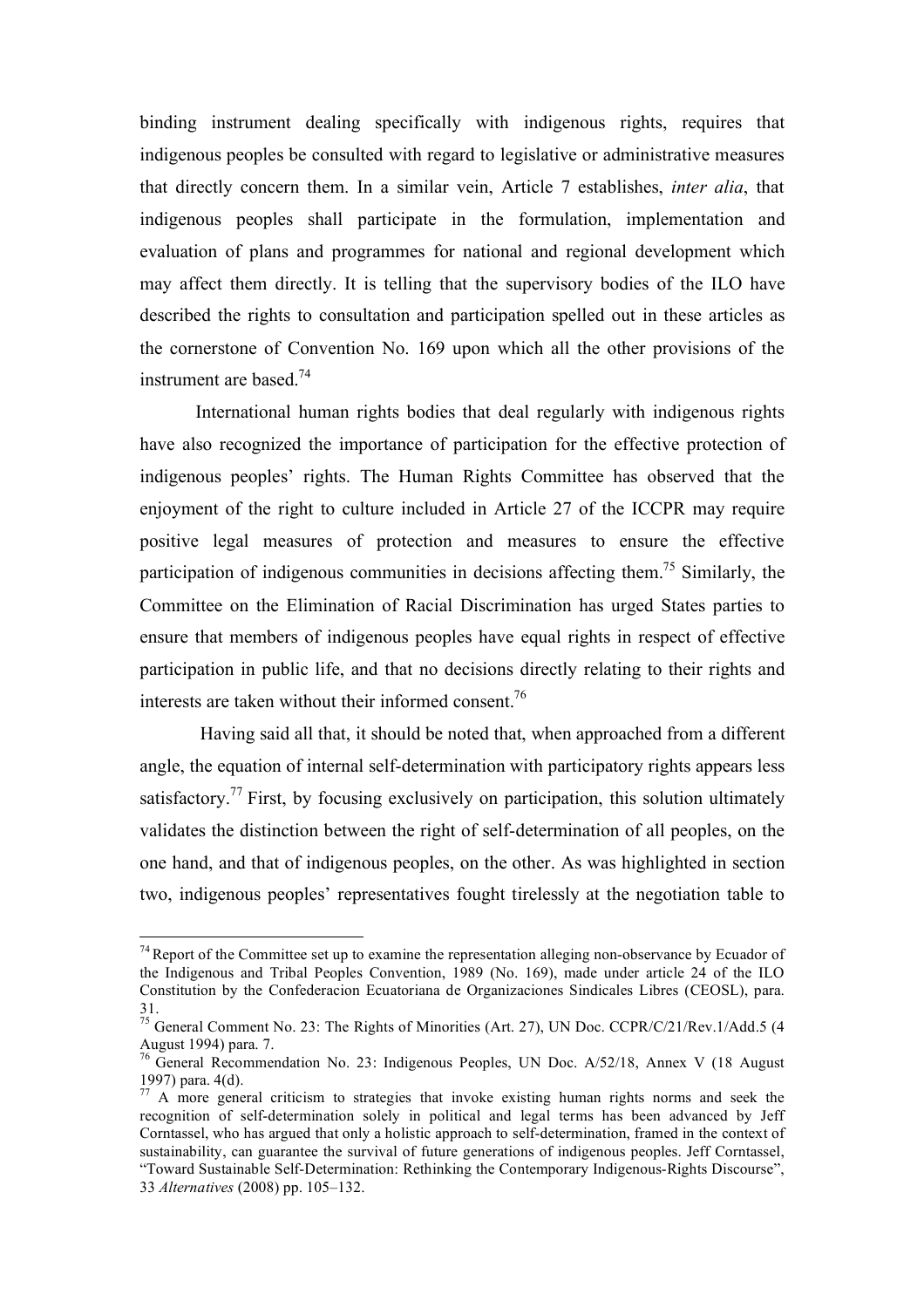preserve the full recognition of their right of self-determination. An understanding of self-determination that not only fails to recognize their right to secession, but, also, downplays the relevance of their right to remedial secession may, therefore, be considered unfair.78 Secondly, and, perhaps, more importantly, some doubts may arise as to whether the connection between self-determination and participation effectively contributes to protect the rights of indigenous peoples and guarantee that their development will take place in accordance with their aspirations and needs. In other words, it is unclear whether indigenous peoples will be able to exercise these rights in any meaningful and fruitful way.

The above concerns are legitimate and cannot be simply dismissed. However, focusing on participatory rights seems to represent a valuable option within those *realistically* available. As discussed in section three, ways of exercising the right of self-determination that impair the political unity and territorial integrity of States are prohibited by Article 46(1) of the UNDRIP. However, it was also noted that the UNDRIP cannot be read as excluding a right to remedial secession altogether. Furthermore, the participatory rights recognized to indigenous peoples are different from those enshrined in other international human rights instruments. Firstly, they are more extensive, and, secondly, they are accepted as collective rights.<sup>79</sup> These features crucially enhance the overall value of these rights. The legal regime that regulates the land rights of indigenous peoples offers a good example of how indigenous participatory rights, embedded in the self-determination discourse, can effectively work in practice. The next section will discuss this in relation to States' obligations to engage in a constructive dialogue with indigenous peoples before launching or implementing development projects on their lands.

### *5.1 The Principle of Free, Prior and Informed Consent in the Context of Participatory Rights*

Indigenous peoples have a distinctive and profound relationship with their lands, territories and resources. This special relationship, aptly recognized under current international human rights law, must be specially protected in order to guarantee the

<sup>&</sup>lt;sup>78</sup> On this point, see also Joshua Castellino and Jeremie Gilbert, "Self-Determination, Indigenous Peoples and Minorities", 3 *Macquarie Law Journal* (2003) pp. 173-174. <sup>79</sup> Helen Quane, *supra* note 15, pp. 259-287.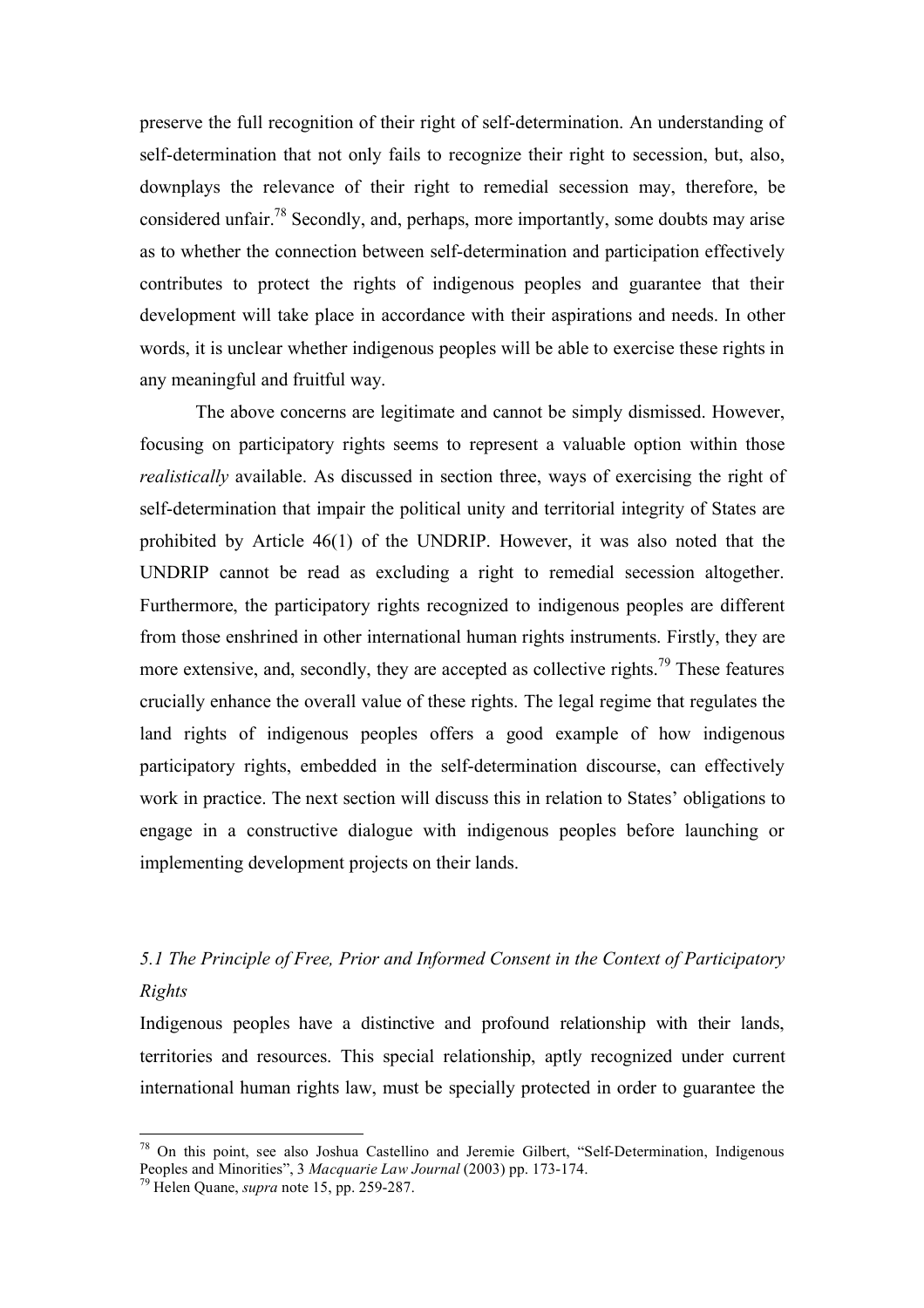continued survival and vitality of these peoples.<sup>80</sup> Acknowledging the importance of land rights, a number of provisions of the UNDRIP deal directly with this issue, including Article 25 which establishes that indigenous peoples have the right to maintain and strengthen their distinctive spiritual relationship with their ancestral lands, and Article 26 which recognizes their right to own, use, develop and control their lands, territories and resources.<sup>81</sup> These provisions are vital, for, as indigenous peoples have repeatedly stressed, they need to control their lands in order to control their destiny.<sup>82</sup>

These provisions alone, however, leave a number of important questions partially unanswered, with potentially negative consequences for indigenous peoples. In particular, a conflict of interest emerges when States plan to exploit these lands and resources within the framework of national development programmes. In these situations, participatory rights represent an important tool at indigenous peoples' disposal to resist States' unduly interferences in their affairs.

Central to this question is the principle of free, prior, and informed consent (FPIC), which is virtually invoked by all bodies dealing with indigenous rights. FPIC may have significantly different implications depending on the way in which it is read and applied. $83$  At a minimum, it requires that, before implementing development projects on indigenous lands, States should consult the indigenous peoples concerned. At a maximum, it could mean that States should always obtain the consent of the group concerned before taking any action. It is, therefore, not difficult to understand the reason why indigenous peoples see FPIC as a vital manifestation of the exercise of their right to self-determination.<sup>84</sup> As highlighted by Gilbert and Doyle, FPIC enables indigenous peoples to exercise control not only over their lands but also over their

<sup>&</sup>lt;sup>80</sup> 'Indigenous Peoples and their Relationship to Land', Final Working Paper prepared by the Special Rapporteur, Mrs. Erica-Irene A. Daes, UN Doc. E/CN.4/Sub.2/2001/21 (11 June 2001), para. 12.  $\frac{81}{11}$  (1) Indigenous peoples have the right to the lands, territories and resources which they have

traditionally owned, occupied or otherwise used or acquired. (2) Indigenous peoples have the right to own, use, develop and control the lands, territories and resources that they possess by reason of traditional ownership or other traditional occupation or use, as well as those which they have otherwise acquired. (3) States shall give legal recognition and protection to these lands, territories and resources. Such recognition shall be conducted with due respect to the customs, traditions and land tenure systems of the indigenous peoples concerned.'

<sup>&</sup>lt;sup>82</sup> See, for example, the statements of several indigenous organizations at the First Session of the WGDD, UN Doc. E/CN.4/1996/84, para. 84, and the Report of the WGDD in its Eight Session, UN Doc. E/CN.4/2003/92, para. 35.

<sup>&</sup>lt;sup>83</sup> For a 'common practical understanding' of FPIC, see Report of the International Workshop on Methodologies regarding Free, Prior and Informed Consent and Indigenous Peoples (New York, 17-19 January 2005), UN Doc. E/C.19/2005/3, para. 45.

<sup>&</sup>lt;sup>84</sup> Progress Report on the Study on Indigenous Peoples and the Right to Participate in Decision-Making, *supra* note 62, para. 34.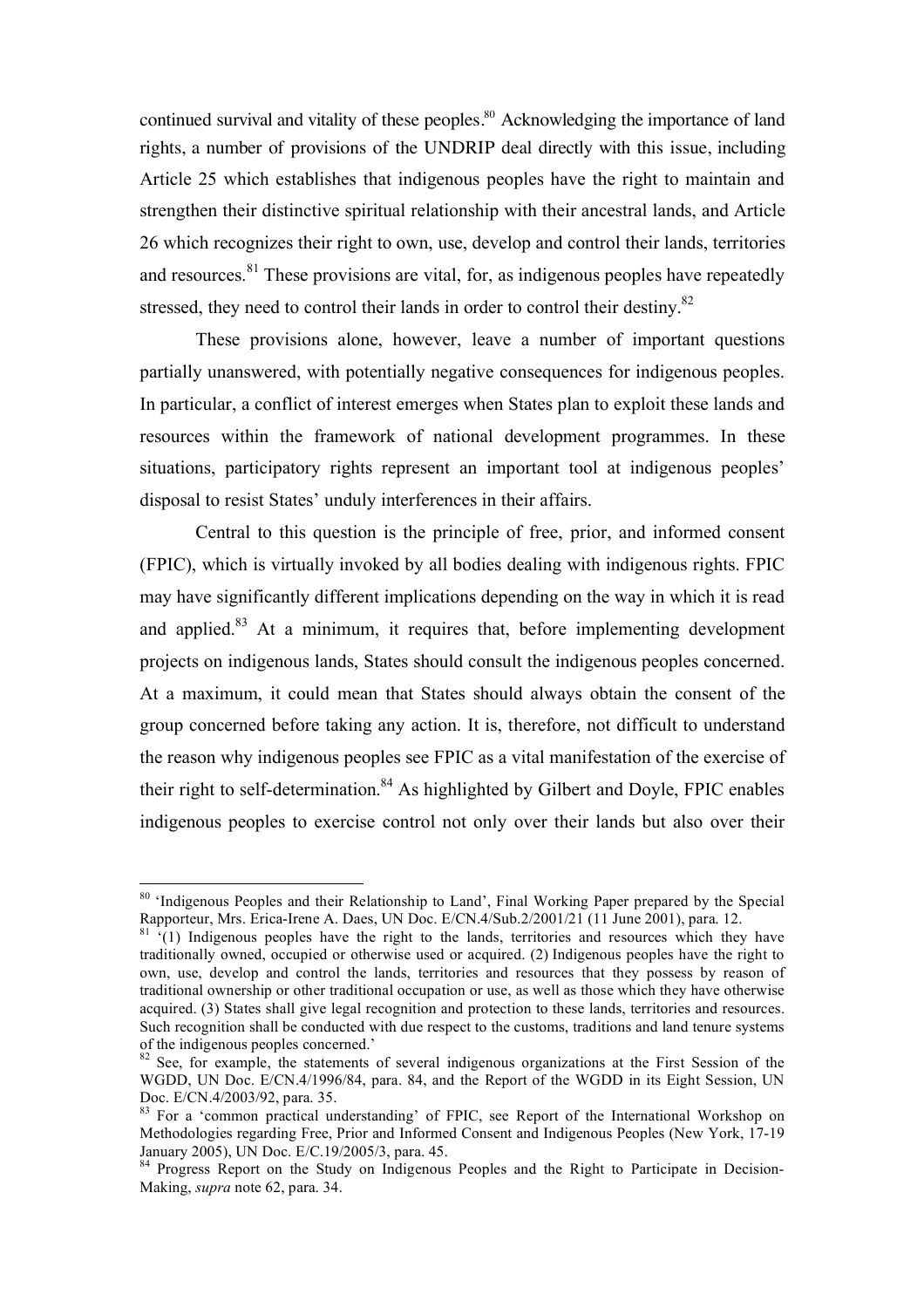destiny, a key component of the right of self-determination.<sup>85</sup>

The scope of FPIC, however, needs to be clearly defined in order for this principle to become operational. The UNDRIP contains a specific provision on the issue of land rights and State development projects. Applying the generic right of participation and consultation included in Article 19 to this particular situation, Article 32 of the UNDRIP establishes that:

> 'State shall consult and cooperate in good faith with the indigenous peoples concerned through their own representative institutions *in order to obtain* their free and informed consent prior to the approval of any project affecting their lands or territories and other resources.'<sup>86</sup>

The language of this article does little to elucidate the meaning of FPIC. Obviously, the rather elusive expression 'consult in order to obtain' lies at the core of the problem. Only an analysis of the drafting history of this provision, and its contextualization within the normative framework of the UNDRIP, can shed some light on the significance and value of this principle.

On the one hand, the possibility that FPIC confers on indigenous peoples an unqualified right to veto over any project affecting their lands should be excluded. During the negotiations on the UNDRIP, indigenous peoples' representatives repeatedly stressed that they should be entitled to oppose unwanted development projects on their lands. Their view was reflected in the original version of Article 32 included in the 1993 draft declaration, which affirmed that indigenous peoples had 'the right to require that States obtain their free and informed consent prior to the approval of any project affecting their lands, territories and other resources.<sup>87</sup> States strongly opposed this provision during the second stage of the negotiations, succeeding to amend its content. As noted above, the final version of Article 32 does not require that States obtain the consent of indigenous peoples, but, rather, that they consult them in order to obtain their consent.<sup>88</sup>

<sup>&</sup>lt;sup>85</sup> Jeremie Gilbert and Cathal Doyle, "A New Dawn over the Land: Shedding Light on Indigenous Peoples' Land Rights", in Stephen Allen and Alexandra Xanthaki (eds.), *supra* note 15, p. 312. 86 Emphasis mine. 87 Original Article 30.

<sup>&</sup>lt;sup>88</sup> That FPIC should be not read as conferring on indigenous peoples an unqualified right to veto is further confirmed by the statements made by several States on occasion of the adoption of the UNDRIP. For example, Canada noted that 'the establishment of complete veto power over legislative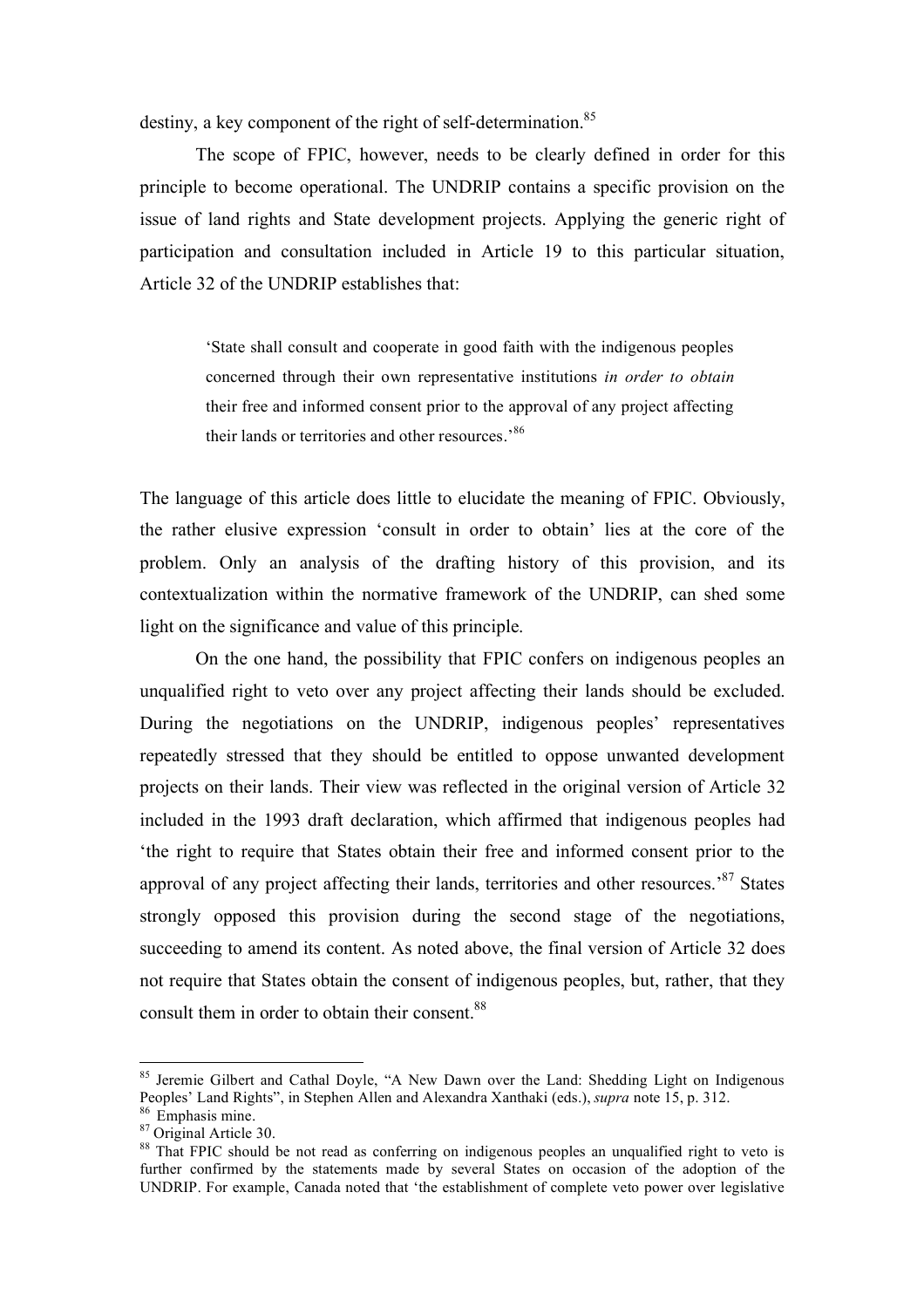On the other hand, overly restrictive interpretations of FPIC should also be ruled out. One reason for this is that the requests advanced by a number of States to soften their obligations by, for example, using the expression 'seek the consent' as opposed to 'obtain the consent' were also dismissed. The language of Article 32 is clearly the result of a difficult compromise, and should, therefore, be read in accordance with its nature. Most importantly, however, too restrictive interpretations of FPIC would be incompatible with, generally, the normative framework of the UNDRIP, and, specifically, the content of Article 3. On the basis of the right of selfdetermination, indigenous peoples have the right to freely pursue their economic, social and cultural development. It seems difficult to reconcile this right with the fact that development projects could take place on indigenous lands without the consent of the indigenous peoples concerned, and regardless of the consequences that these activities could have on their cultures and lives. In this sense, as noted above, FPIC becomes both a requirement and a manifestation of the indigenous right of selfdetermination. Accordingly, it must be read in such a way that prevents States' interests from systematically and indiscriminately trumping the rights of indigenous peoples.

Importantly, a dynamic understanding of FPIC, which takes into account the interests and rights of indigenous peoples, is gaining increasing recognition at the international level. This understanding has its normative foundations in Article 32 of the UNDRIP, and has been further articulated by judicial and quasi-judicial bodies, particularly the Inter-American Court of Human Rights and Human Rights Committee.<sup>89</sup> These bodies have promoted a 'sliding scale approach' to the question of indigenous participatory rights.<sup>90</sup> Crucially, this approach is based on the key assumption that the 'level of effective participation [that must be guaranteed to

action for a particular group would be fundamentally incompatible with Canada's parliamentary system.' New Zealand noted that indigenous peoples could not enjoy a right that other groups or individuals did not have, that is, the right to veto, because this would create different classes of citizenship. Australia highlighted that it 'could not accept a right that allowed a particular sub-group of the population to be able to veto legitimate decisions of a democratic and representative Government.' Available at http://www.un.org/News/Press/docs/2007/ga10612.doc.htm. [visited 3 August 2011]<br><sup>89</sup> In particular, *Ilmari Länsman et al. v. Finland*, Communication No. 511/1992,

CCPR/C/52/D/511/1992 (HRC 1994); *Poma Poma* v. *Peru, Comm*. 1457/2006, UN Doc. CCPR/C/95/D/1457/2006 (HRC 2009); *Saramaka People* v. *Suriname*, Inter-American Court of Human Rights, Series C 172 (2007). For a more detailed discussion, see Mauro Barelli, "Free, Prior and Informed Consent in the Aftermath of the UN Declaration on the Rights of Indigenous Peoples: Developments and Challenges Ahead", 16 *The International Journal of Human Rights* (2012 forthcoming). <sup>90</sup> Gaetano Pentassuglia, *Minority Groups and Judicial Discourse in International Law: A Comparative* 

*Perspective* (2009) p. 113.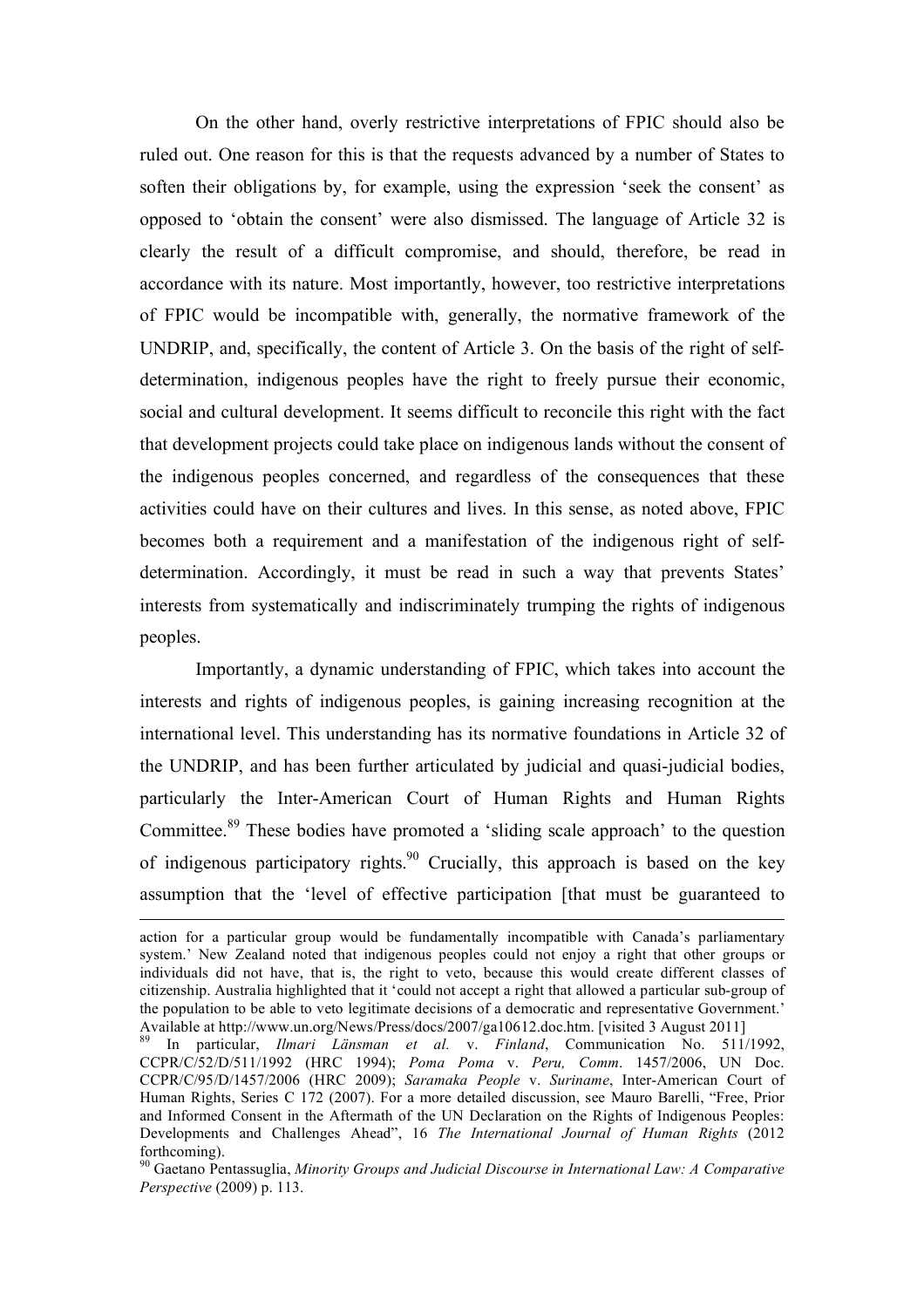indigenous peoples] is essentially a function of the nature and content of the rights and activities in question.<sup>91</sup> In other words, as observed by the Special Rapporteur on the Rights of Indigenous Peoples:

'the strength or importance of the objective of achieving consent varies according to the circumstances and the indigenous interests involved. A significant, direct impact on indigenous peoples' lives or territories establishes a strong presumption that the proposed measure should not go forward without indigenous peoples' consent. In certain contexts, that presumption may harden into a prohibition of the measure or project in the absence of indigenous consent.' <sup>92</sup>

This means that when a project is likely to have a major (negative) impact on the territories, lives, or cultures of indigenous peoples, States have a duty not only to consult them, but, also, to obtain their free, prior, and informed consent.<sup>93</sup> Thus, States may legitimately take steps to promote their economic development, but they must do so taking into account the rights of indigenous peoples,  $94$  and particularly their right to self-determination, to own their lands, and to participate in the relevant decision making process.

In this sense, the principle of FPIC becomes a vital component of the indigenous right of self-determination, suggesting that strong participatory rights, operating within a solid indigenous rights regime, can bring important benefits to indigenous peoples. This is especially true considering the significance of land rights for these peoples, and the fact that, in the past, economic and industrial development took place without recognition of and respect for indigenous peoples' cultural attachment to their lands.<sup>95</sup>

 <sup>91</sup> Ibid., p.116.

<sup>&</sup>lt;sup>92</sup> Report of the Special Rapporteur on the Situation of Human Rights and Fundamental Freedoms of Indigenous People, UN Doc.  $A/HRC/12/34$  (15 July 2009), para. 47.

<sup>&</sup>lt;sup>93</sup> Saramaka People v. Suriname, Inter-American Court of Human Rights, Series C 172 (2007) para. 134.

<sup>94</sup> *Poma Poma v. Peru,* Communication1457/2006, UN Doc. CCPR/C/95/D/1457/2006 (HRC 2009) para. 7.4

<sup>95</sup> '"Indigenous Peoples and their Relationship to Land", *supra* note 80, para. 132.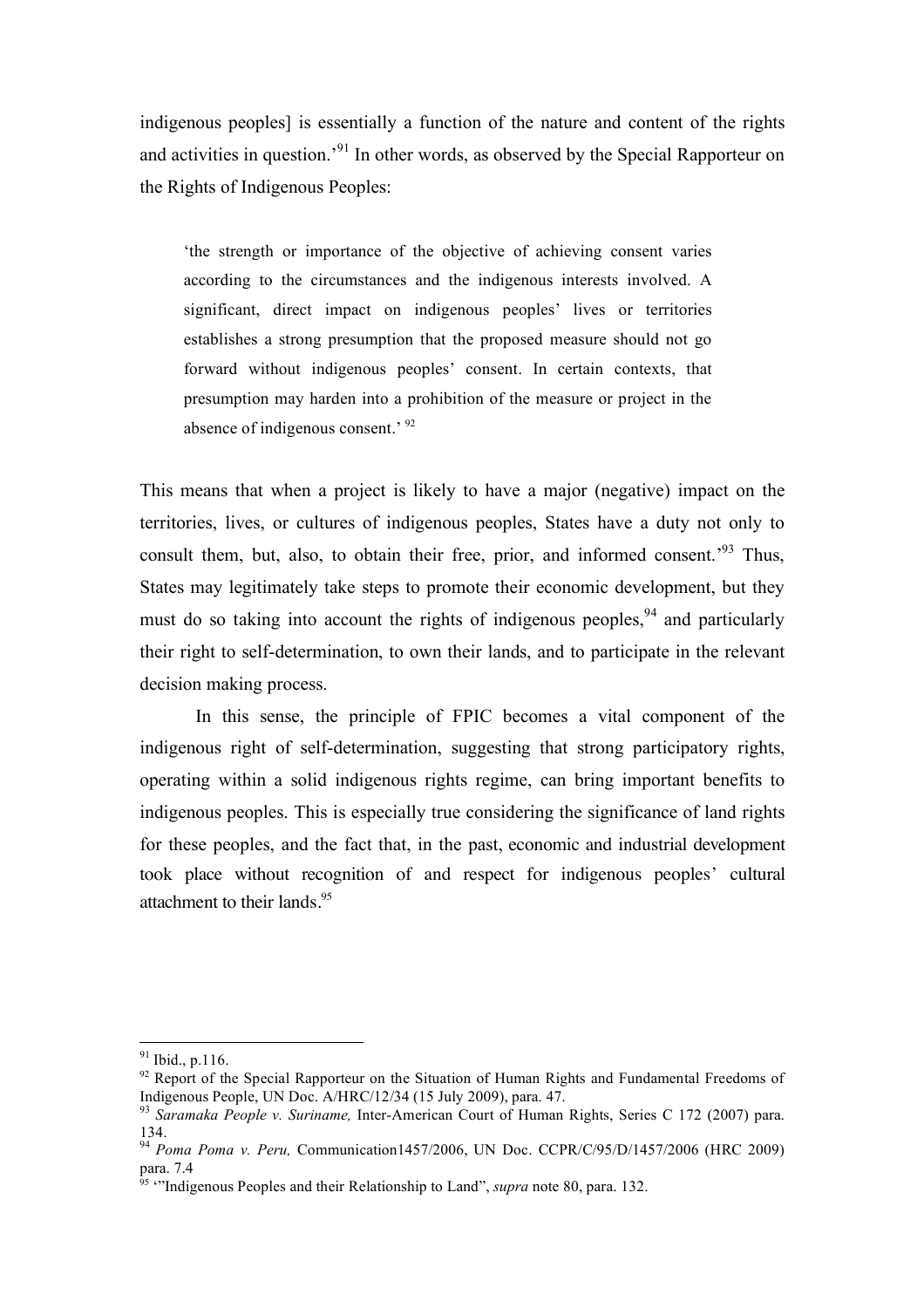#### **6. Conclusions**

The right of peoples to self-determination is commonly described as one of the most controversial norms of international law. Two questions have traditionally dominated the intense debate concerning the scope and meaning of this right: first, who constitutes a 'people' for the purposes of self-determination, and, secondly, what does this right actually imply for its legitimate holders. These two questions become particularly relevant in the context of sub-national groups' claims for selfdetermination. Are these groups 'peoples' entitled to the right of self-determination? And, if so, do they have a right to secession? In the colonial context, this right certainly implied the possibility that specific categories of peoples, namely those of non-self-governing territories and those subject to alien subjugation, domination and exploitation, could become independent. This, however, never meant that segments of a population were entitled to the same right. In the postcolonial period, the right to self-determination has been gradually recognized to *all* peoples, with a crucial distinction being introduced between an internal and external form of exercising such right. While self-determination continued to remain linked to independence, it also acquired a continuing character, so that peoples could exercise this right even within the existing borders of a State. This new development contributed, in part, to make the sub-national groups' claims for self-determination more acceptable to States. However, States' concerns about their territorial integrity have prevented a clear and definitive endorsement of self-determination for these specific groups.

Against this background, the UN Declaration on the Rights of Indigenous Peoples (UNDRIP) breaks new ground in the international law of self-determination. It is the first international legal instrument that expressly recognizes that one particular sub-national group, i.e. indigenous peoples, have the right of selfdetermination. In accordance with traditional international law, the UNDRIP does not confer on these peoples a right to independence, although it leaves open the possibility that they may enjoy a right to remedial secession under extreme circumstances. Contrary to other sub-national groups, however, indigenous peoples are now entitled to a right of internal self-determination. This normative development suggests that new, contemporary, and dynamic forms of self-determination can emerge in response to the changing needs of the time, although it should be stressed that whether the UNDRIP will have significant implications for other sub-national groups remains to be seen.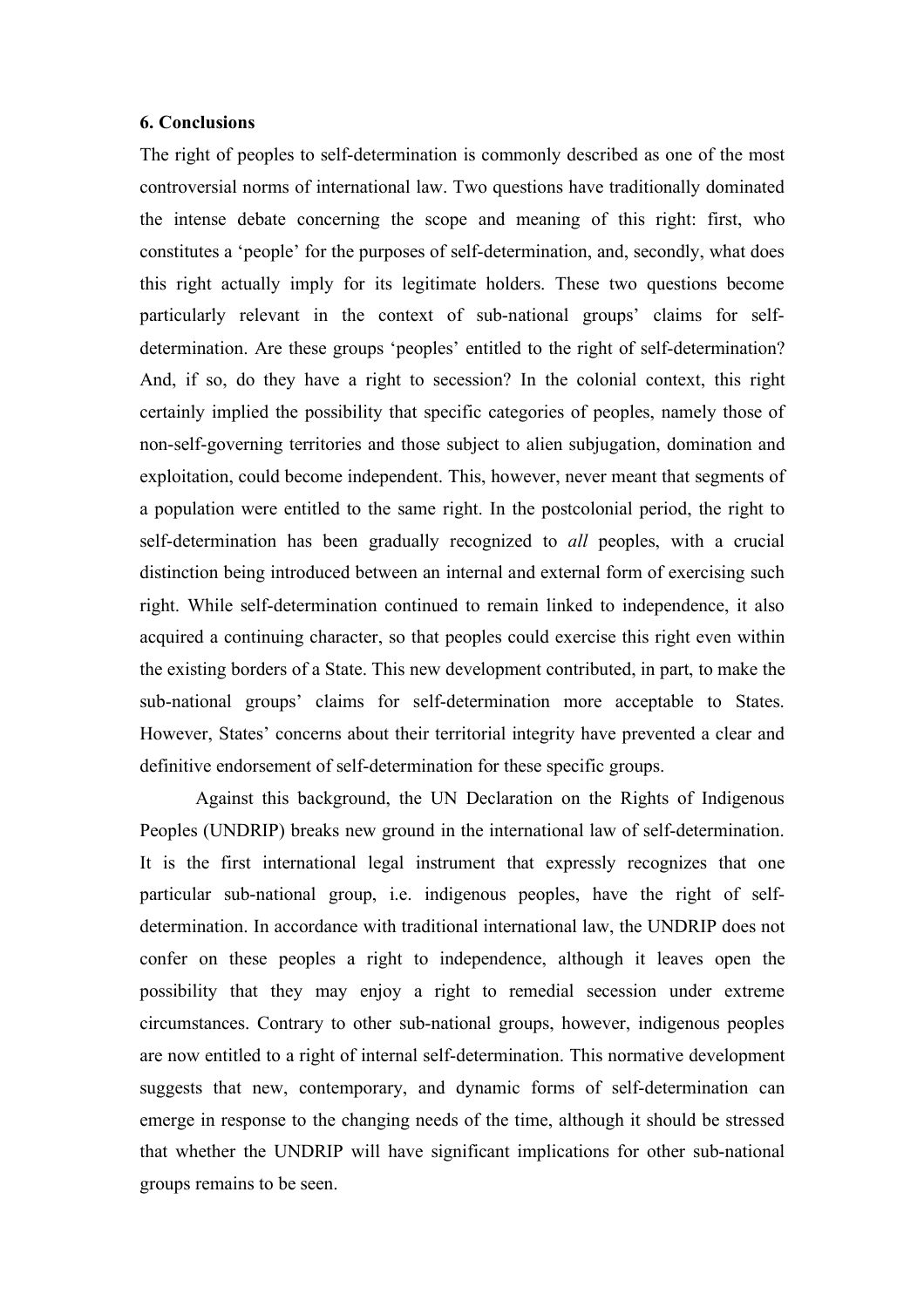If one focuses on the sphere of indigenous peoples, a number of conclusions can be drawn. The UNDRIP, in line with other instruments and bodies dealing with indigenous rights, promotes a vision of (internal) self-determination essentially connected with the principle of participation in the decision-making process. In other words, it empowers indigenous peoples by conferring on them a strong set of participatory rights that can be used, in a spirit of partnership and mutual respect, to engage in constructive dialogue with each respective State. This solution is promising in two main respects. First, it provides a fairly clear meaning of indigenous selfdetermination. In this sense, courts and court-liked bodies will find it easier to determine whether States comply with their legal obligations. Secondly, it guarantees that, when dealing with indigenous issues, States take into account the needs and interests of indigenous peoples. That said, it is not difficult to appreciate that the equation of self-determination with participatory rights may appear unsatisfactory in other respects. First, it creates a specific-indigenous right of self-determination that is different from the classic right of self-determination enjoyed by all (non-indigenous) peoples. This is so because indigenous self-determination has been clearly construed as a right that does not imply a right to independence. Secondly, doubts may arise as to the effectiveness of participatory rights, and particularly whether they can guarantee that the dialogue between indigenous peoples and States will be on an equal footing.

All considered, there are reasons to believe that indigenous participatory rights, as understood in the UNDRIP in the context of self-determination, can produce some positive results. Firstly, the focus on participation does not necessarily imply the exclusion of other forms of exercising self-determination under special circumstances. More precisely, the text of the UNDRIP does not categorically rule out the possibility that indigenous peoples may enjoy a right to remedial secession. Thus, when participation cannot secure the respect of indigenous rights, more radical options can be explored. Secondly, participation can take different forms, including autonomy, which can offer valuable solutions to the problems of some indigenous groups. Thirdly, the participatory rights enshrined in the UNDRIP are different from those traditionally recognized in other human rights instruments. The former are more extensive and are accepted as collective rights. In this important sense, the separating